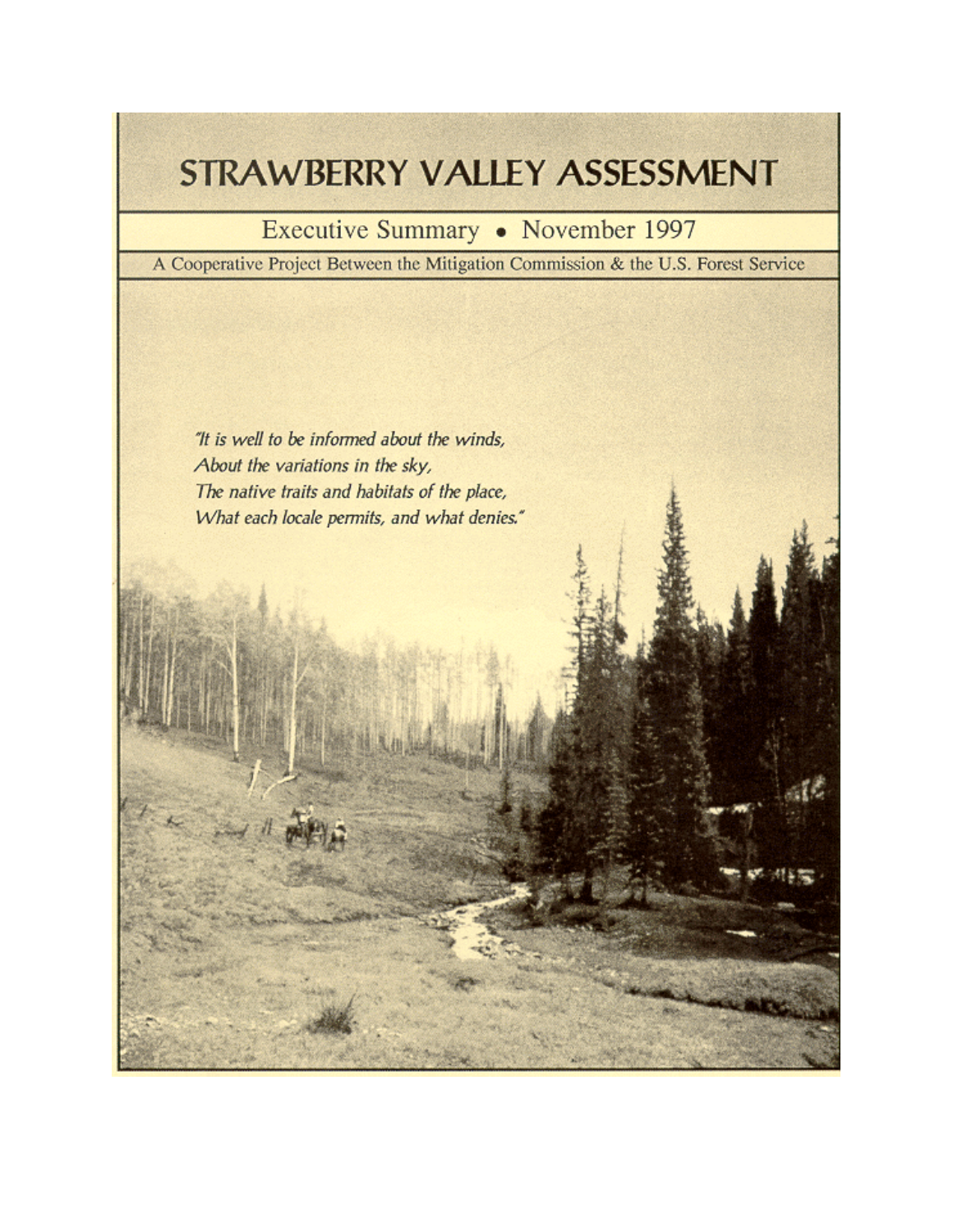# **Strawberry Valley Area Assessment Executive Summary and Recommendations**

### **BACKGROUND**

#### **Who Developed the Area Assessment?**

The Heber Ranger District of the Uinta National Forest together with the Utah Reclamation Mitigation and Conservation Commission developed the Area Assessment. The Forest Service is the responsible land manager for the Strawberry Valley. The Commission is involved in this project because of its federally mandated responsibility to mitigate fish and wildlife impacts caused by the Central Utah Project.

#### **Why We Conducted an Area Assessment**

Strawberry Valley has been the site of water development projects since the early 1900's. Strawberry Reservoir was a federal reclamation project. Since its construction Strawberry Valley became the hub of the Central Utah Project's Bonneville Unit. As a feature of the Bonneville Unit, Soldier Creek Dam was constructed a few miles downstream of the original Strawberry Dam, filled to the level of the old Strawberry Reservoir and the reservoirs were equalized. To bring additional water to the enlarged Strawberry reservoir, the Strawberry Aqueduct and Collection System (SACS) was developed to intercept water from a total of ten mountain streams in the Duchesne River watershed. Construction of these facilities and management of the

surrounding areas dramatically altered Strawberry Valley's natural landscapes and ecosystems.

Over the past 15 to 20 years substantial investments have been made to mitigate the effects of these CUP water developments. Now, by reviewing watershed conditions what they had been in the past, current conditions and where they are headed - the District and Commission will be better prepared to determine priorities for watershed conservation and restoration.

#### **What is Contained in this Summary?** The

summary contains a brief synopsis of each chapter of the Assessment. Recommendations for potential projects follow the chapter summary. These Recommendations were not included in the Draft Area Assessment because the Recommendations are based on the Assessment findings. It was important to assure that the Assessment was sound (having gone through a public review) before Recommendations - based on the Assessment- were developed.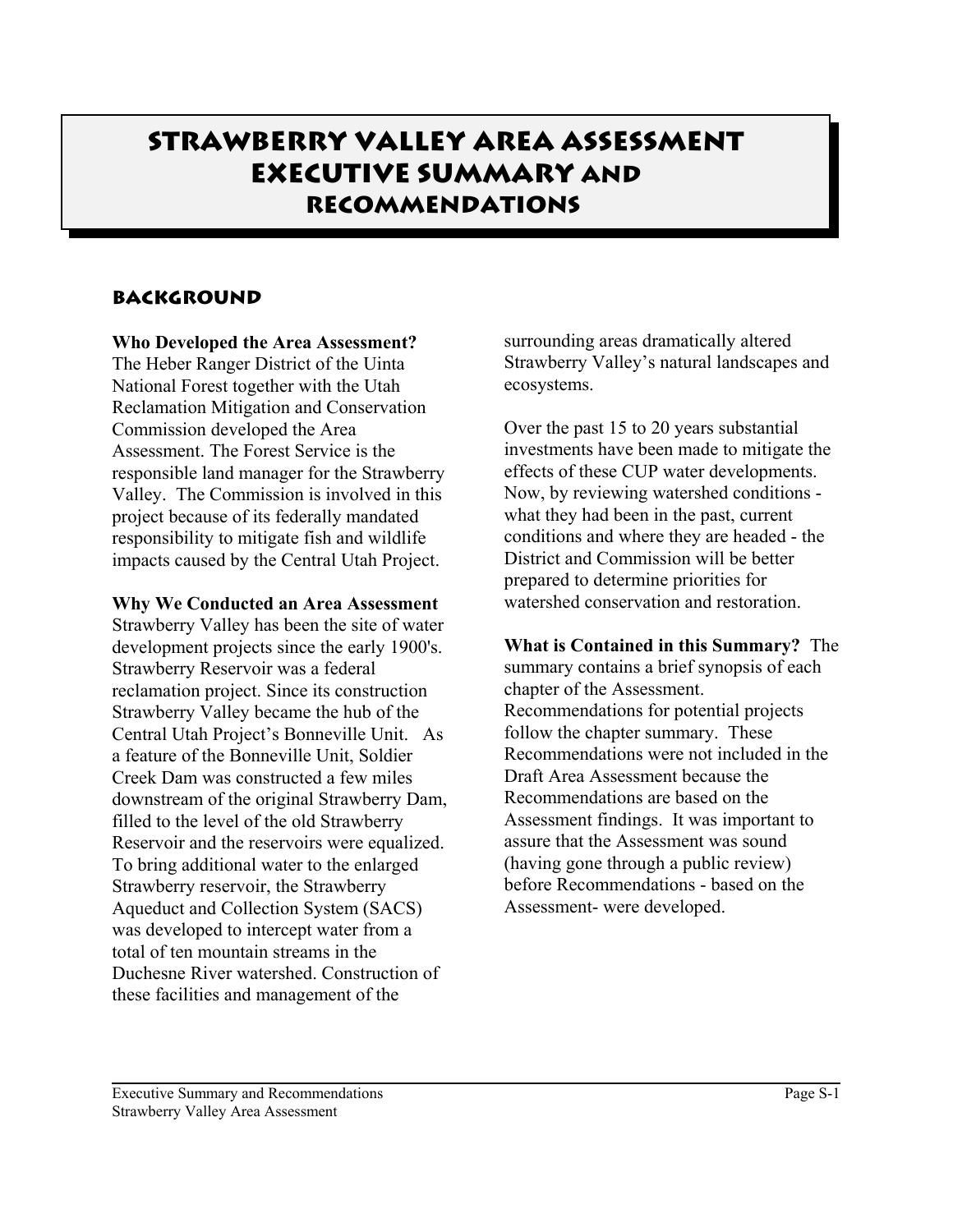#### **Chapter 1**

Chapter 1 provides a brief introduction to the Assessment chapters. They are organized progressively. Chapter 2 establishes the "properly functioning condition" 1 (PFC) for Strawberry Valley natural resources and relates historic events that disrupted the PFC. (*Note that the PFC is a term used repeatedly throught the Assessment.*) Chapter 3 builds on Chapter 2 by identifying those resources that are functioning outside of a PFC, what caused the dysfunction, and the consequences of this change. Chapter 4 then builds on Chapter 3 by looking at the resources identified in Chapter 3 determining whether their trend is towards or away from a PFC, and at what rate. Chapter 4 also identifies which of these resources are most important to the ecosystem, and building on the two previous findings, which key resources are most at risk.

#### **Chapter 2**

**Introduction** Chapter 2 provides the foundational material for the Assessment. The physical domain (stream channels, aquatic environment and soils), the biological domain (vegetation and wildlife) and social domain (human uses) are described. Each domain is considered under pre-settlement, historic and present conditions. The objective behind this description over time is to reach an understanding of what a properly functioning condition is for the Strawberry

Valley, where its natural systems are dynamic and resilient to disturbance. It was assumed that the Valley was in a properly functioning condition in pre-settlement times. Where historical records were available, they were used to establish this properly functioning condition baseline. Where historical records were not available, a properly functioning condition was developed based on necessary conditions for a healthy system.

Chapter 2 also identified those soils in the assessment area most sensitive or disturbed, they are: Red Ledges, Co-op Creek, Little Grand Canyon, Devils Notch, Indian Creek, Strawberry River above Mill B corral, Bjorkman Hollow headcut and other areas identified on Map 4 as impacted by human activities.

**Properly Functioning Conditions** The PFC is a key concept in the Assessment. It sets the baseline against which current conditions are measured and ultimately sets a standard for any futue restoration activities. (See "resource objectives" in the Recommendations.)

The properly functioning conditions for stream channels and the aquatic environment, vegetation, and wildlife are identified in Chapter 2 and described in the next pages of this summary as Figure S-1, Table S-1 and Figure S-2, respectively.

 $<sup>1</sup>$  An ecosystem that is "properly"</sup> functioning" is one that is dynamic and resilient to disturbance to its biological or physical structure, composition and processes.

Executive Summary and Recommendations Page S-2 Strawberry Valley Area Assessment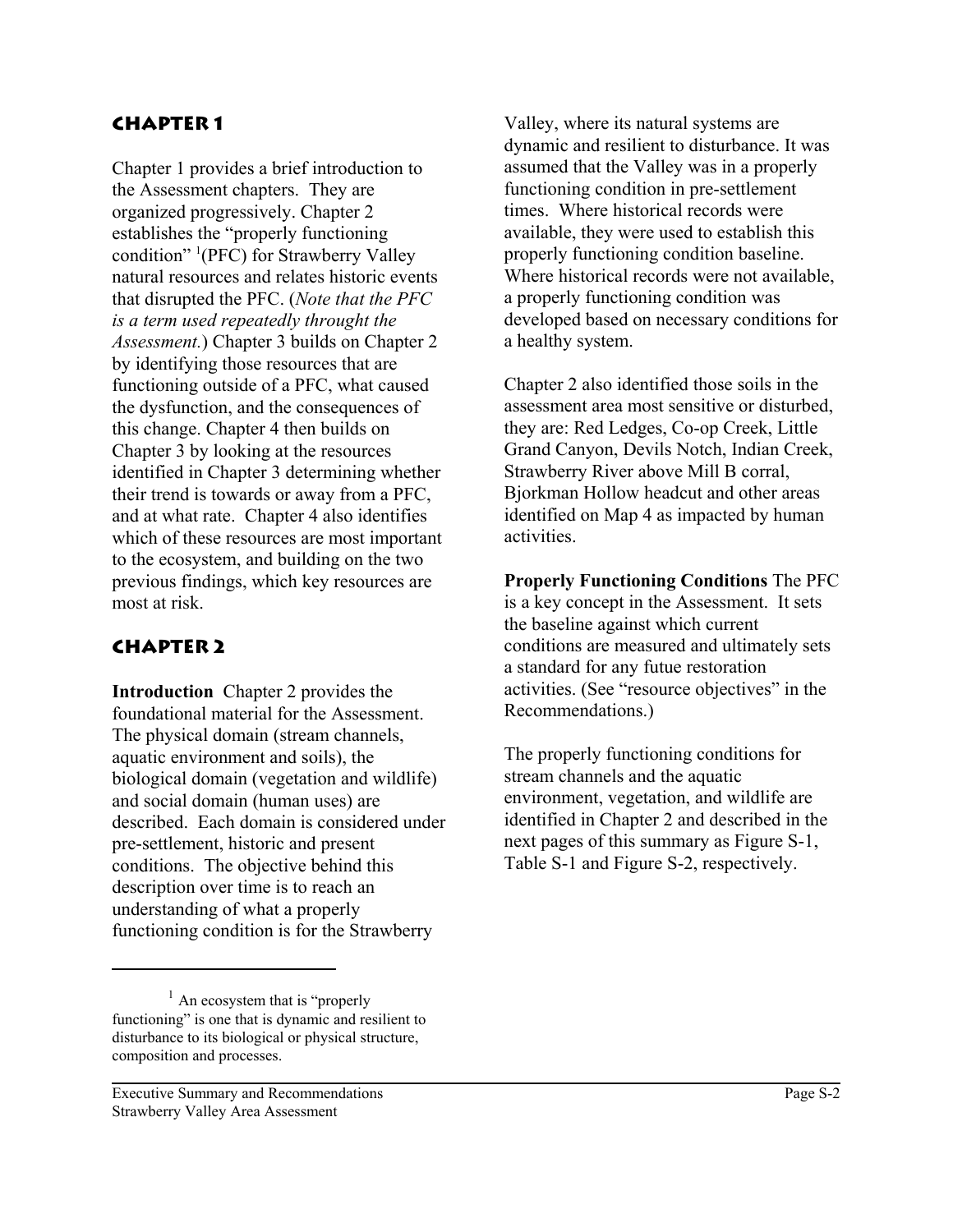#### **Figure S-1 Stream channel and aquatic environment PFC**

#### **UPPER ELEVATIONS Stream Channels**

**Banks** There are some small areas of raw bank, especially where the banks curve and areas where the channel narrows, but there are no large areas of raw bank.

**Bottom** The bottom is dominated by stable materials, large and medium size rocks and large gravel that is partially embedded, some sediment is settling out in pools, there are occasional new gravel bars forming and there is an occasional small downcut.

**Confinemen**t Flow deflection is by relatively firm obstructions (partially embedded logs and rocks) that do not move with high water and by an occasional beaver dam. The channel is confined by the side slopes of the drainage, so meandering is limited to those areas where the Valley bottom opens up.

**Aquatic Environment** Water quality is adequate to support sediment intolerant macroinvertebrates.

**Vegetation** There is a mixture of riparian vegetation within a narrow band along the stream edge. Sedges (Carex spp.) are the dominant understory and are made up of a variety of age classes. Willows (Salix spp.) are a mixture of age classes in scattered, small, isolated clumps. There is an occasional small area of bare ground and/or upland vegetation.

**Water Table** There is an occasional beaver dam and the water table is the same as that in the stream and fluctuates the same as that in the stream. Water is not retained from the spring run-off to be released into the streams in the late summer.

**Sediment** Vegetation filters out some sediment from upland flows and somewhat slows overland flows so that there is only an occasional area of scouring outside the channel.

#### **MID-ELEVATION Stream Channels**

**Banks** There are some raw banks at curves and where the stream channel narrows but there are no large areas of raw bank. **Bottoms** Bottom materials consist of mostly small rocks and medium size gravel that are generally considered to be embedded. Some pools are being partially filled with sediment. There is an occasional new gravel bar forming and an occasional downcut is present. **Confinement** Flow deflection is mostly by embedded large material. There are frequent active beaver dams. The channel is moderately confined by side slopes, but the bottom is wide enough for some meandering.

**Aquatic Environment** Water quality is adequate to support sediment intolerant macroinvertebrates.

**Vegetation** There is a mixture of riparian vegetation that extends some distance back away from the stream and often extends from side slope to side slope. Seges (Carex spp.) are the dominant understory and are made up of a variety of age classes. Willows (Salix spp.) are a mixture of age classes in stands that are nearly continuous. There is an occasional small area of bare ground and/or upland vegetation.

**Water Table** There are frequent beaver dams and the water table is near the surface. Some water is retained from the spring run-off to be released into the streams in the late summer.

**Sediment** Vegetation filters out most of the sediment from most upland flows and slows overland flows so there is only an occasional area of scouring outside of the channel.

#### **LOWER ELEVATION Stream channels**

**Banks** There are some to several small raw banks on curves, depending on the amount of meandering and some small raw banks where the stream narrows and where beaver ponds have broken. There are no large areas of raw bank.

**Bottoms** Bottom materials consist of medium and small size gravel. Some pools are partially filled with sediment. An occasional small gravel bar and an occasional small down cut occur.

**Confinement** Flow deflection is by an occasional, large embedded material and the frequent beaver dams. The stream channel is unconfined and has several meanders throughout its length.

**Aquatic Environment** Water quality is adequate to support sediment intolerant macroinvertebrates.

**Vegetation** There is a mixture of riparian vegetation that extends a long distance back away from the stream and the size is limited by the height of the water table and not the side slopes. Sedges (Carex spp.) are the dominant understory and are made up of a variety of age classes. Willows (Salix spp.) are a mixture of age classes in dense stands that are nearly continuous. There is an occasional small area of bare ground and/or upland vegetation.

**Water Table** There are frequent beaver dams and the water table is near the surface. Water is retained from the spring run-off to be released into the streams in the late summer.

**Sediment** Vegetation filters out sediment from most upland flows and slows overland flows so there is only an occasional area of scouring outside the channel.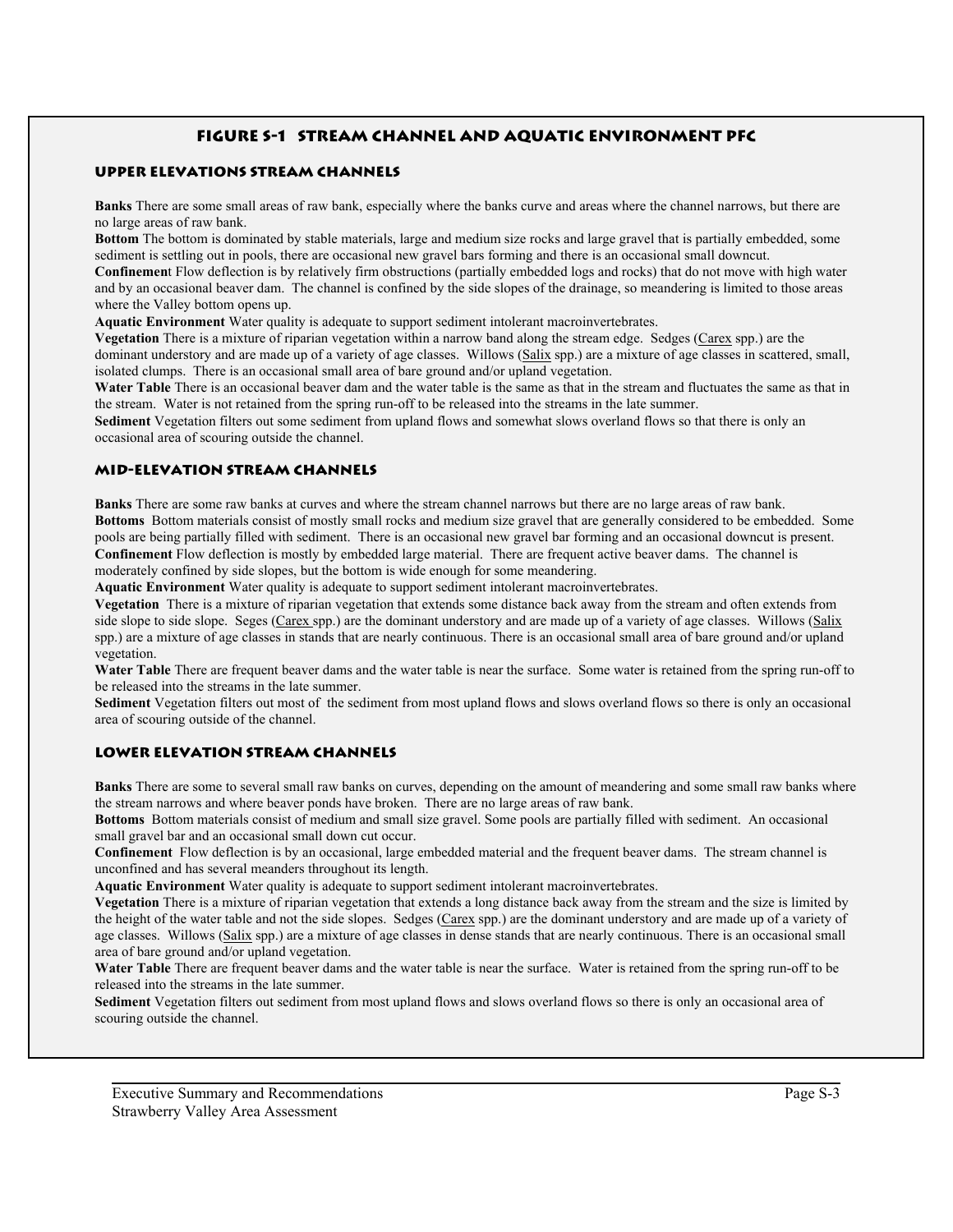| <b>VEGETATIVE</b><br><b>TYPE</b> | PROPERLY FUNCTIONING CONDITION<br><b>STRUCTURAL STAGE</b><br>(PERCENTAGES) |            |                         |                                    |
|----------------------------------|----------------------------------------------------------------------------|------------|-------------------------|------------------------------------|
|                                  | Seedling/Sapling                                                           | Poletimber | <b>Mature Sawtimber</b> | Older/Decadent<br><b>Sawtimber</b> |
| Spruce / Fir                     | 20                                                                         | 40         | 20                      | 20                                 |
| <b>Lodgepole Pine</b>            | 20                                                                         | 40         | 20                      | 20                                 |
| <b>Mixed Conifer</b>             | 20                                                                         | 40         | 20                      | 20                                 |
| <b>Aspen / Conifer</b>           | 40                                                                         | l5         | 15                      | 30                                 |

### **Table S-1 Vegetative Properly Functioning Condition**

| <b>VEGETATIVE</b><br><b>TYPE</b> | PROPERLY FUNCTIONING CONDITION<br><b>STRUCTURAL STAGE</b><br>(PERCENTAGES) |                     |               |                    |
|----------------------------------|----------------------------------------------------------------------------|---------------------|---------------|--------------------|
|                                  | Young                                                                      | <b>Early Mature</b> | <b>Mature</b> | <b>Late Mature</b> |
| Oak                              | 25                                                                         | 25                  | 25            | 25                 |
| <b>Mountain Shrub</b>            | 25                                                                         | 25                  | 25            | 25                 |
| Sage / Grass                     | 10                                                                         | 40                  | 30            | 20                 |
| Grass                            | 10                                                                         | 20                  | 65            | 5                  |
| Riparian                         | 30                                                                         | 30                  | 30            | 10                 |

Note also that Chapter 3 describes the role of disturbance, e.g., fires, insects, etc., in creating the vegetative condition.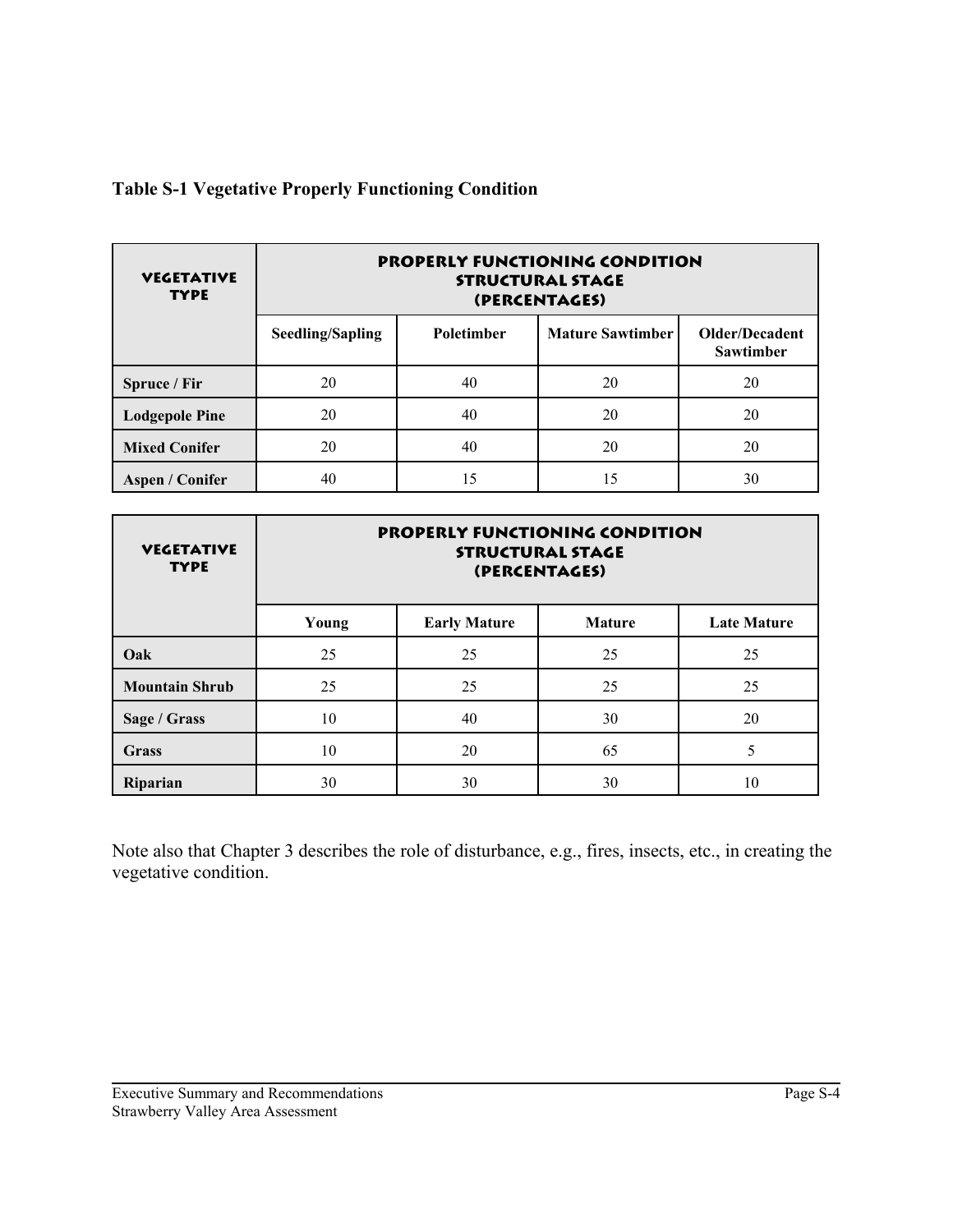#### **Figure S-2 Properly Functioning Condition for Wildlife Species**

**FISH IN THE STREAMS** Under a properly functioning condition for *food*, fish require a diverse and abundant supply of macroinvertebrates. For *cover,* fish require greater than 40 percent stream cover including overhanging banks and pools. For *reproduction*, clean gravel substrates are needed, spawner access should be unobstructed and a 50/50 pool/riffle ratio present - with pools used for cover and riffles used for nests (redds). Mean velocity should vary approximately .3-2.4 feet per second. For *water*, annual stream flow should vary no more than 40 percent between spring runoff and summer base flow and water temperatures should vary between 32 and 70 degrees Fahrenheit.

**FISH IN THE RESERVOIR** For *food*, an abundance of Daphnia midge, scud (Gammarus spp.) and aquatic invertebrates are present. There is a low density of nongame species as they deplete the macroinvertebrates and zooplankton. For *cover*, there are well-developed shoreline shallows with abundant rooted aquatic vegetation for refuge from predation. For *reproduction*, there are adequate open channels for adult cutthroat and kokanee spawners to access tributary spawning habitat; there is adequate cover for juvenile salmonids in shoreline weed beds and shallow bays; and, there are shoreline gravel bars with well-oxygenated gravel and rubble suitable for in-reservoir spawning by kokanee salmon. For *water,* maximum summer temperature should not exceed 70 degrees Fahrenheit with minimum dissolved oxygen concentrations of 5 parts per million and a pH range between 6.0 and 9.4. Phosphorus loading from tributaries does not contribute to late summer algae blooms, which can cause high pH and localized depletion of oxygen that can kill fish.

**Beaver** For *food*, beaver require woody and herbaceous plants; for *cover*, they require sticks and mud to build dams and lodges (homes); for *water*, they require streams where water can be trapped and stored; for *reproduction*, they require conditions that will enable them to construct their lodges.

**SAGE GROUSE** For *food*, sage grouse require sagebrush leaves, herbaceous broad-leaved plants and forbs. Fledglings especially need insects, which can be abundant in riparian areas. For *cover*, sage grouse require a variety of sagebrush structural stages. This includes having some sagebrush stands in late mature stages and having some open areas in young stages. These diverse stages of plant succession should exhibit various levels of vertical as well as canopy cover. Sage grouse also benefit from a healthy forb and grass component inside the sagebrush community that will also augment the visual cover for nesting. For cover in the winter, sage grouse travel outside the assessment area. However, a sage grouse can use windblown hillsides if available. For *reproduction*, sage grouse require open areas for common leks (strutting grounds), sagebrush with a healthy component of forbs and grasses for nesting hens and egg cover. For *water*, sage grouse obtain moisture from condensation from sagebrush and other vegetation. The young get their water from condensation and an insect diet.

**DEER** For *food*, deer consume a variety of plants, primarily shrubs (browse) and forbs. For *cover*, deer can use several types of habitat including coniferous forest and grassland with shrubs. For *reproduction*, deer require steep slopes, boulders, ledges, brush, dead fall, etc., that place obstacles between themselves and predators. For *water*, deer require succulent forage or dew.

**Elk** For *food*, elk require grass and grass-like forbs and leaves of browse. For *cover*, they require semi-open forest and mountain meadows. For *reproduction*, elk require interspersion of cover to open areas, sagebrush or other shrubs or taller vegetation to be used by newborn calves to hide under. For *water*, elk are very mobile in locating water, muddy areas are used for wallowing.

**Northern Goshawk** For *food*, goshawks require large to medium-sized birds and mammals, such as squirrels and chipmunks. For *cover*, goshawks require small openings, and woody debris, different forest ages with some large mature trees and large diameter dead trees with cavities. For *reproduction*, goshawks require one or more stands of large, old trees with dense canopy cover (need approximately 30 acres), and northerly aspects in drainages, often near streams. For *water*, goshawks require open water areas.

**NORTHERN THREE-TOED WOODPECKER** For *food*, woodpeckers require insects. For *cover* they require mixed forest types up to 9,000 feet. For *reproduction*, they require a nest cavity in a dead tree or occasionally in a live tree. For *water*, woodpeckers need open water sources.

**Boreal Owl** For *food*, owls require small mammal prey. For *cover* they require high elevation spruce-fir forests. For *reproduction*, they require old woodpecker cavities in mixed coniferous, aspen, and fir stands. For *water*, owls need open water sources.

**Flammulated Owls** For *food*, flammulated owls require insects. For *cover*, they use mixed pine forests and prefer mature ponderosa pine-Douglas-fir forests with open canopies and large diameter dead trees with cavities. For *reproduction* they require natural or woodpecker excavated cavities. For *water*, they require open water.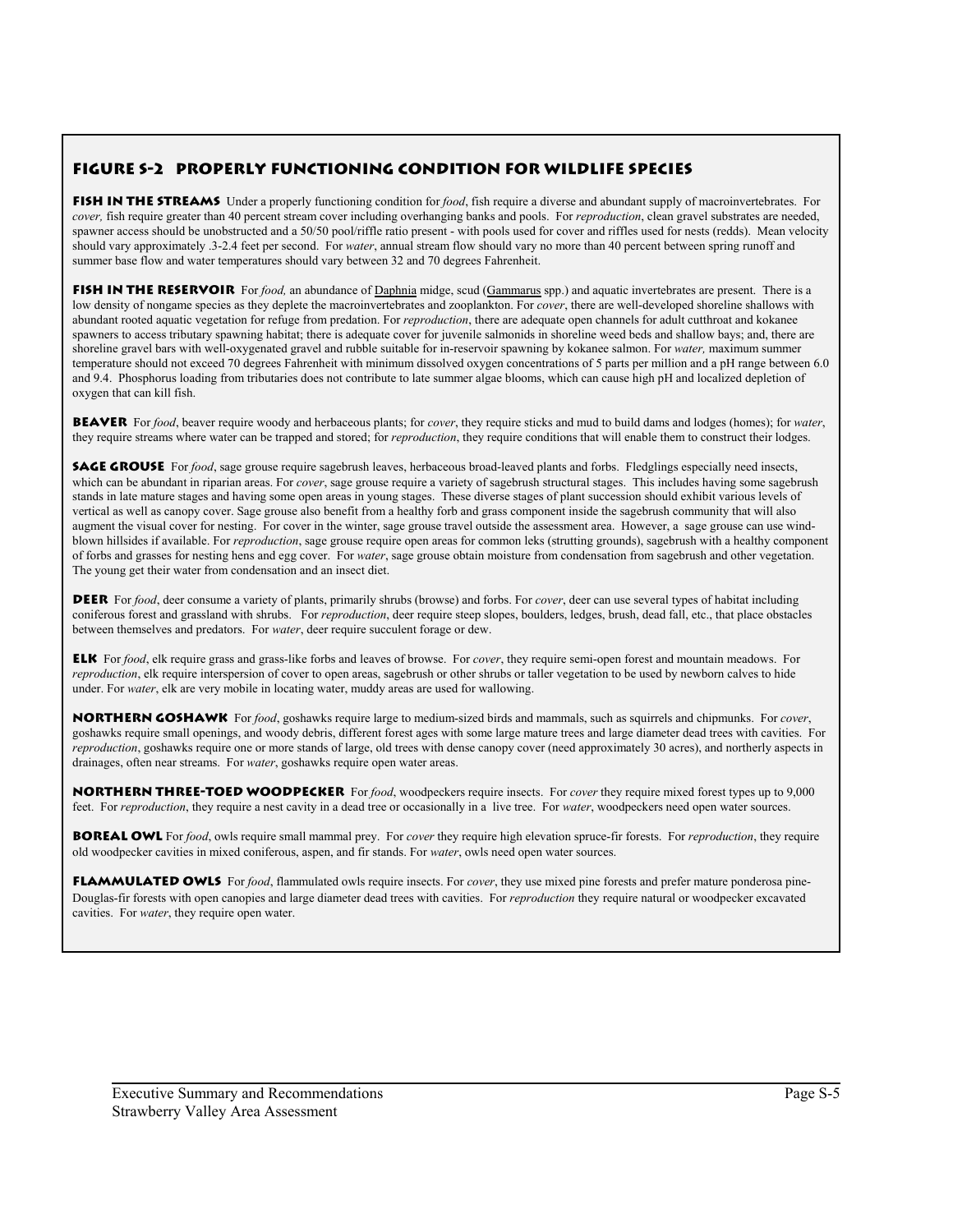**Historic Activities that Effected Change in Strawberry Valley** In the late 1800's and early 1900's irrigation companies were formed to take water from Strawberry Valley to the lower valleys to the west. These diversions and canals changed the function of almost all the major streams within the Strawberry Valley. Along with the change in water came a change in vegetation associated with the streams.

The reduced water in some areas stressed the riparian vegetation. This stress along with heavy livestock grazing caused many riparian areas to become dysfunctional and some to disappear. The vegetative communities were changed even more as the willows were sprayed with herbicides to facilitate livestock grazing. With the killing of the willows even more of the vegetation communities were lost, the riparian areas decreased and were replaced by terrestrial (upland) types. The result was more runoff water going into the irrigation systems in the early part of the year with less water retained for summer flows. Because of these changes 1) many of the streambanks became less stable due to the lack of soil holding vegetation; 2) riparian plant communities were not available to retain water, filter sediment and stabilize streambanks; and, 3) water tables lowered as beaver declined.

One of the most significant impacts to the Strawberry Valley was the creation of Strawberry Reservoir. Prior to 1916 the Strawberry River flowed uninterrupted from its headwaters at Strawberry ridge to the confluence of the Duchesne River and down to the Green River watershed. Before it was impounded the river had a long section of low gradient channel that was dense with willow stands and cottonwood trees along the banks. However, by 1922 the river was

contained by Strawberry Dam. Soldier Creek Dam was completed in 1973 and the Strawberry Dam and Indian Creek Dike were removed to form the enlarged Strawberry Reservoir with 17,160 surface acres and 57 miles of shoreline. The enlarged reservoir flooded 8,800 acres of land. As a consequence of these changes to the environment, wildlife habitats were lost or altered.

**People in the System** While the focus of the Assessment is primarily on the physical and biologic environment, there is a section in Chapter 2 that focuses on the social domain. That section describes historic and present human uses of the Valley. In the early 1900's use of the Valley was primarily commercial: for livestock production, water capture and diversion, and logging. By the 1940's recreational uses of the Valley were increasing, particularly fishing at Strawberry Reservoir. Today commercial livestock production and limited logging still ocurr. Recreation is becoming the dominant use with 1,189,900 recreation visits for 1996.

### **Chapter 3**

Chapter 3 summarizes Chapter 2 information and adds to it. Those resources functioning outside a properly functioning condition are identified, as well as the cause for the change (why is it out?). In addition, "resources at risk" from the system being outside a properly functioning condition are displayed. For example, in some instances unnaturally high levels of sediment are going into the streams, which negatively affects fish. The following series of tables identify those resources found through the Assessment to be operating outside the PFC.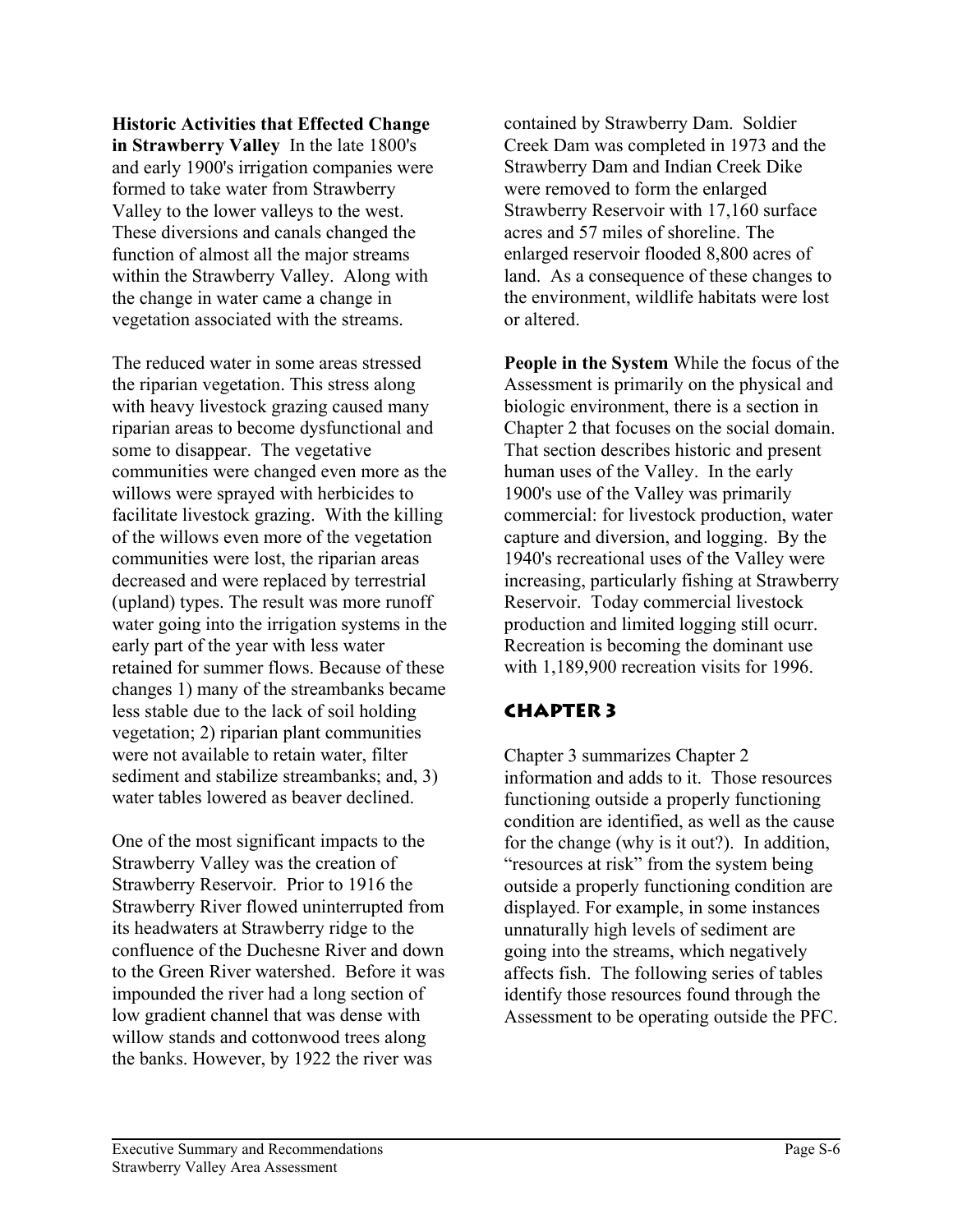| <b>UPPER ELEVATION STREAMS</b> |                                                |                |
|--------------------------------|------------------------------------------------|----------------|
| <b>RESOURCES</b>               | <b>OUTSIDE OF PFC</b>                          | <b>PERCENT</b> |
| <b>Stream Vegetation</b>       | Poa spp. dominant near streams                 | 85             |
| <b>Stream Vegetation</b>       | Uplands where riparian was dominant            | 30             |
|                                | Willows lacking                                | 8              |
| <b>Stream Banks</b>            | Raw banks                                      | 38             |
| <b>Stream Bottom</b>           | Fines dominant                                 | 38             |
|                                | Pools being filled with fines                  | 61             |
| <b>Stream Bottom</b>           | Gravel bars forming                            | 15             |
|                                | Downcutting                                    | 15             |
| <b>Stream Confinement</b>      | Obstructions are small and unstable or lacking | 8              |
| <b>Stream Confinement</b>      | Beaver lacking<br>46                           |                |
| <b>Water Table</b>             |                                                | 46             |
| <b>Sediment</b>                | Filtering not taking place                     | 69             |
| <b>Stream Sediment</b>         | Scouring                                       | 15             |

### **Table S-2 Stream Channels and Riparian Vegetation Outside of a Properly Functioning Condition**<sup>2</sup>

<sup>&</sup>lt;sup>2</sup> Percentages are based on the number of streams in the elevation that are considered to be out of PFC in relation to the number of streams being considered (streams considered are those major streams for which information, data, and professional judgement was available). Refer to Appendix A in the Assessment for more information on each major stream.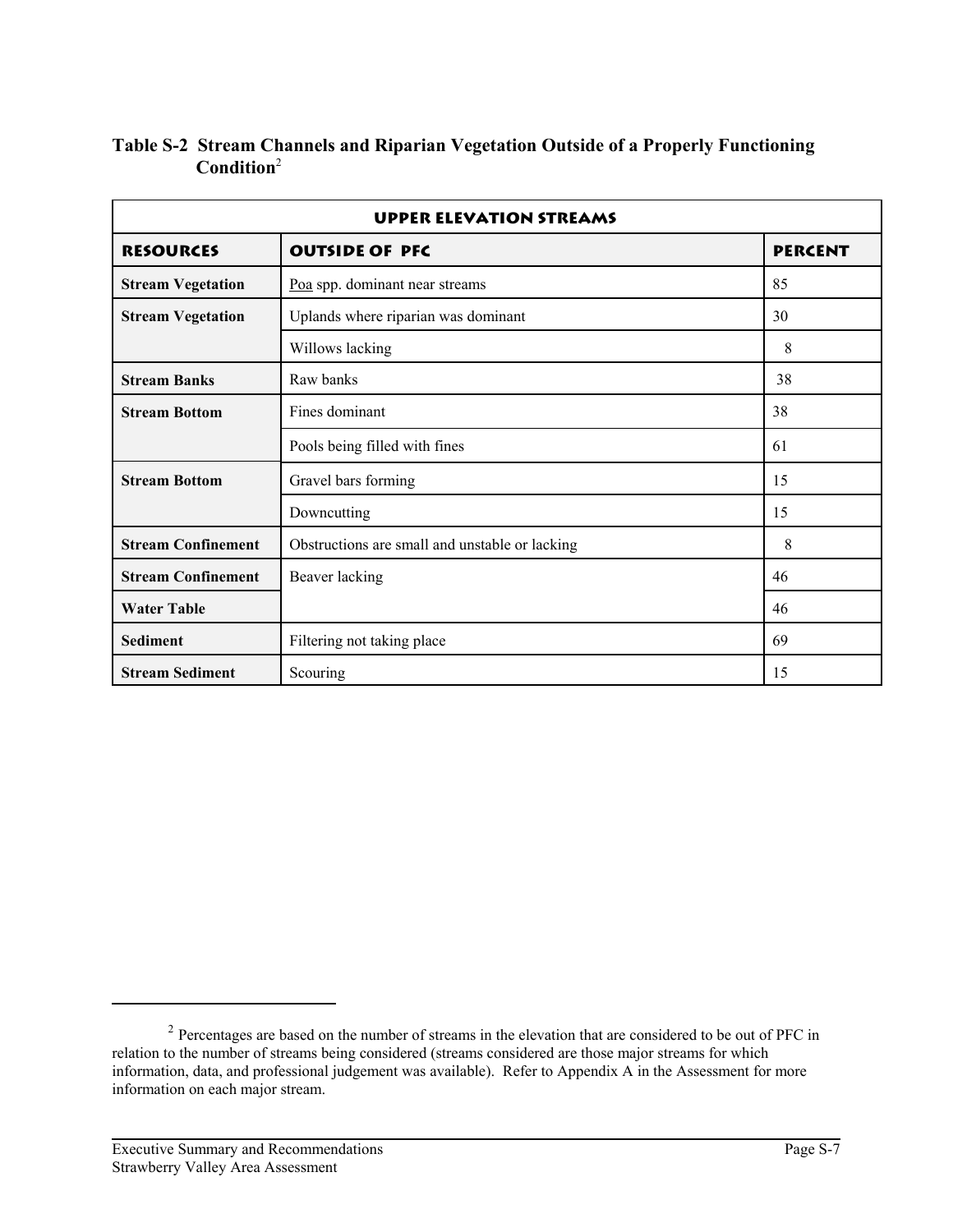| <b>MID-ELEVATION STREAMS</b> |                                                |    |
|------------------------------|------------------------------------------------|----|
| <b>RESOURCES</b>             | <b>OUTSIDE OF PFC</b><br><b>PERCENT</b>        |    |
| <b>Stream Vegetation</b>     | Poa spp. dominant near streams                 | 33 |
|                              | Uplands where riparian was dominant            | 26 |
| <b>Stream Vegetation</b>     | Willows lacking                                | 40 |
| <b>Stream Banks</b>          | Raw banks                                      | 7  |
| <b>Stream Bottom</b>         | Fines dominant                                 | 13 |
|                              | Pools being filled with fines                  | 40 |
| <b>Stream Bottom</b>         | Gravel bars forming                            | 7  |
|                              | Downcutting                                    | 20 |
| <b>Stream Confinement</b>    | Obstructions are small and unstable or lacking | 27 |
| <b>Stream Confinement</b>    | Beaver lacking                                 | 67 |
| <b>Water Table</b>           | Beaver lacking                                 | 67 |
| <b>Stream Confinement</b>    | Meandering                                     | 20 |
|                              | Confinement                                    | 20 |
| <b>Water Table</b>           | Low water table                                | 53 |
|                              | Summer flows                                   | 27 |
| <b>Sediment</b>              | Filtering not taking place                     | 20 |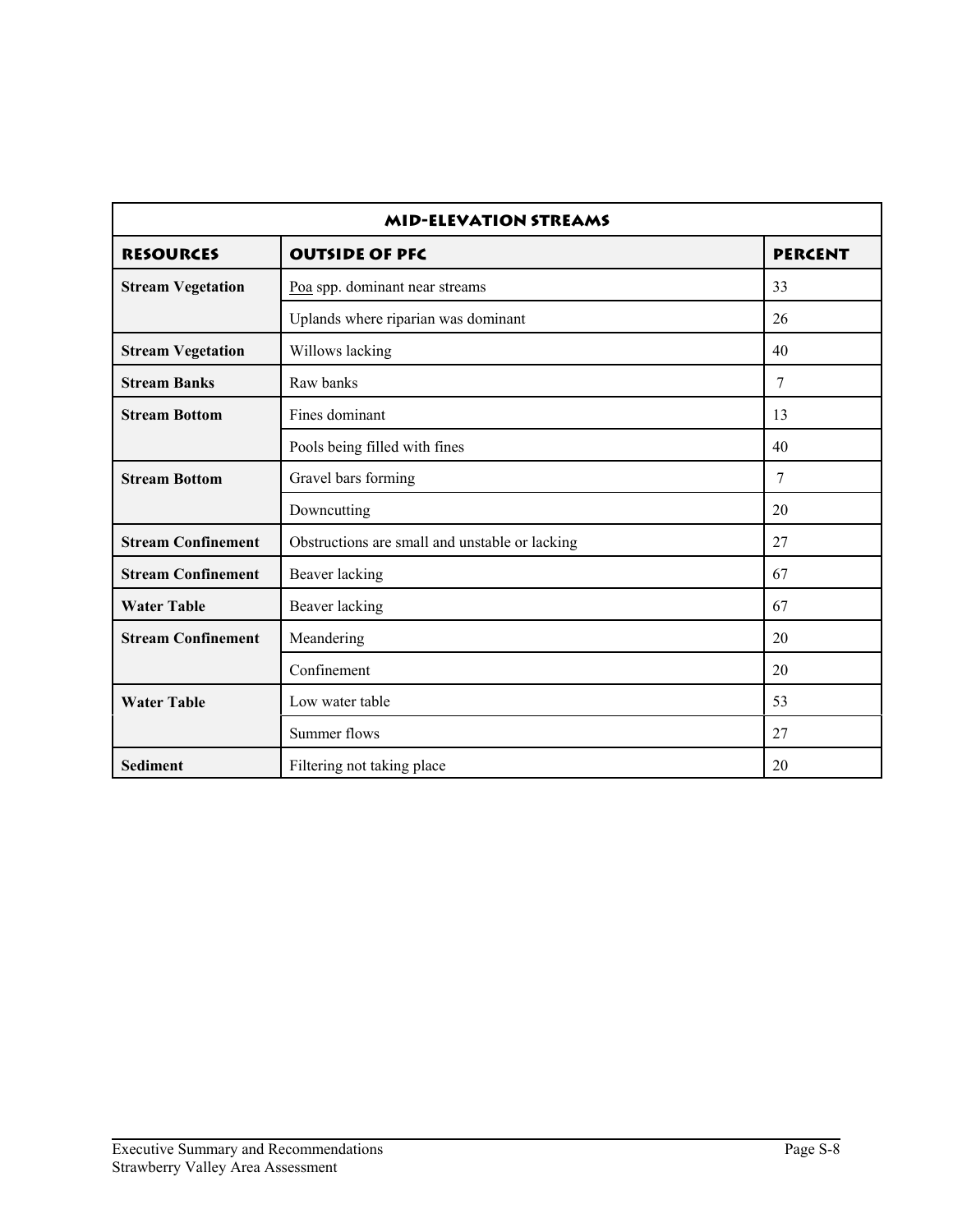| <b>LOWER ELEVATION STREAMS</b> |                                                |    |
|--------------------------------|------------------------------------------------|----|
| <b>RESOURCES</b>               | <b>OUTSIDE OF PFC</b>                          | %  |
| <b>Stream Vegetation</b>       | Poa spp. dominant near streams                 | 18 |
| <b>Stream Vegetation</b>       | Uplands where riparian was dominant            | 53 |
|                                | Willows lacking                                | 88 |
| <b>Stream Banks</b>            | Raw banks                                      | 18 |
| <b>Stream Bottom</b>           | Fines dominant                                 | 12 |
|                                | Pools being filled with fines                  | 41 |
|                                | Gravel bars forming                            | 12 |
| <b>Stream Confinement</b>      | Obstructions are small and unstable or lacking | 53 |
|                                | Beaver lacking                                 | 82 |
| <b>Water Table</b>             | Beaver lacking                                 | 82 |
| <b>Stream Confinement</b>      | Meandering                                     | 47 |
|                                | Confinement                                    | 47 |
| <b>Water Table</b>             | Low water table                                | 47 |
|                                | Summer flows                                   | 53 |
| <b>Sediment</b>                | Filtering not taking place                     | 11 |

In general, *causes* for stream channel and riparian vegetative resources to be outside of PFC include: water diversions, past livestock grazing and current livestock and wildlife use not yet meeting vegetative standards and guidelines, dispersed recreation, spraying of willows, channelization, road locations, and a decrease in the beaver population. The *resources at risk* include: fish and wildlife habitat, water quality, macroinvertebrates and soil stability. For a more complete explanation of these cause and effect relationships see Chapter 3.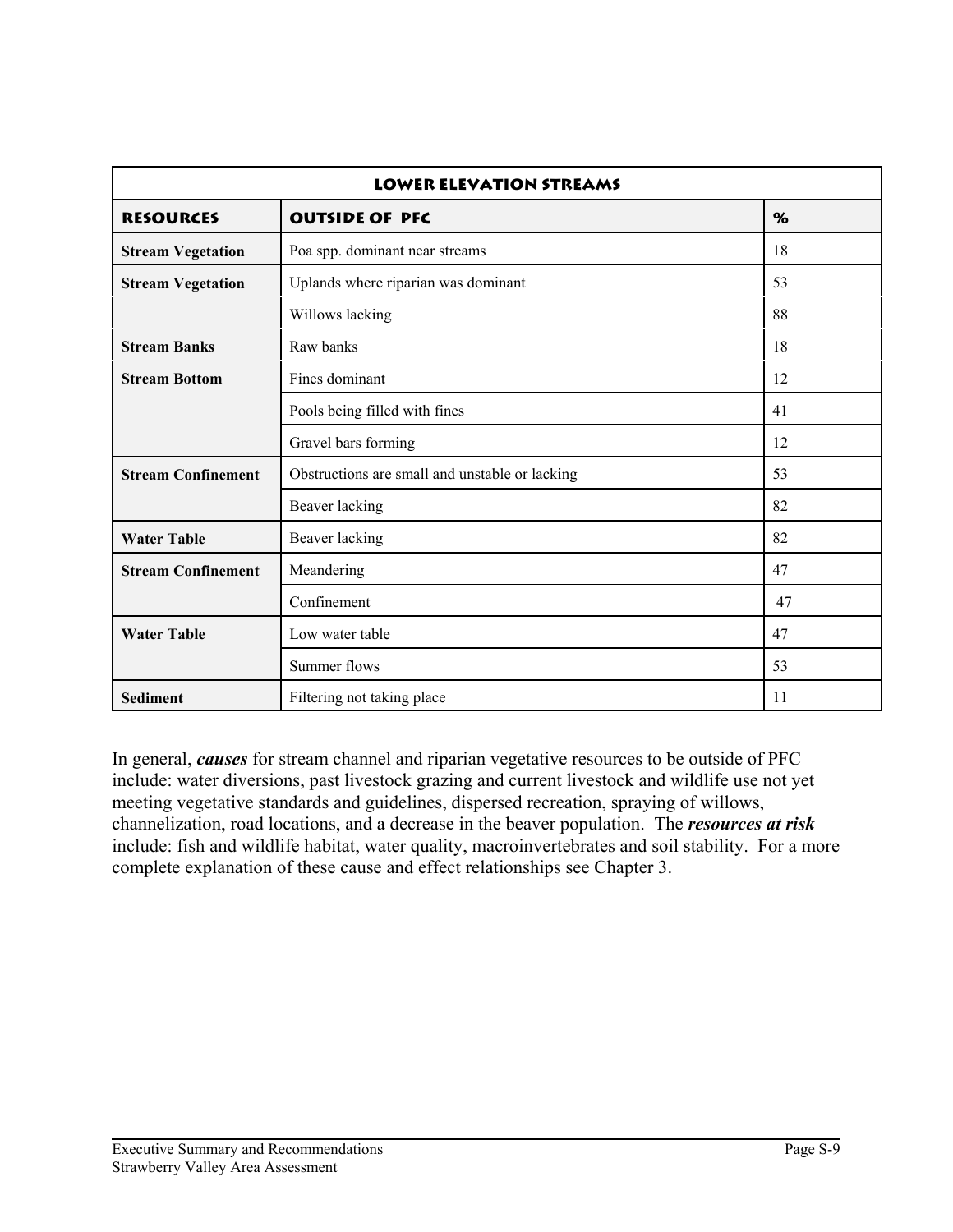### **Table S-3 Soil Resources Outside of PFC**

| <b>OUTSIDE OF PFC</b>                                                           | WHERE                                                    |
|---------------------------------------------------------------------------------|----------------------------------------------------------|
| Highly eroded uplands with low surface organic<br>material and low productivity | Devil's Notch, Indian Creek, Upper Strawberry River area |
| Extensive headcutting, loss of topsoil and vegetation                           | Trail Hollow, Co-op Creek, Upper Strawberry River        |
| Extensive soil compaction and loss of organic<br>material                       | Heavy recreation use sites                               |

### **Table S-4 Vegetative Conditions Outside of PFC**

| <b>COVER</b><br><b>TYPE</b>                     | <b>OUTSIDE OF PFC</b>                                                                                                                                                                                                                 |
|-------------------------------------------------|---------------------------------------------------------------------------------------------------------------------------------------------------------------------------------------------------------------------------------------|
| <b>Riparians</b><br>and Wetlands                | In general, riparians on the landscape level are still outside of PFC. Isolated areas are in good to<br>excellent condition, but as a whole, woody vegetation (willows), and hydric species are still lacking on<br>many streambanks. |
| Sagebrush/<br><b>Grass</b>                      | Structural stages in the early mature, late mature, and decadent stages are out of balance.                                                                                                                                           |
| Lodgepole<br>Pine                               | No seedling/sapling or older/decadent structural stages, 100% in poletimber and mature stages                                                                                                                                         |
| Aspen/<br>Subalpine-Fir<br><b>Mix</b>           | Lack of acres in seedling/sapling and poletimber stages; ninety percent in mature and older stages;<br>foliage disease epidemic                                                                                                       |
| Oakbrush                                        | All four rangeland structual stages are out of balance. There is a lack of young and early mature<br>stages, and an over abundance of late mature and decadent oak.                                                                   |
| <b>Grass</b>                                    | Native grass stands are lacking, forbs are lacking, Poa spp. and other introduced species are still the<br>dominant grasses.                                                                                                          |
| Engelmann<br>Spruce / Sub-<br><b>Alpine Fir</b> | Lack of acres in seedling/sapling and poletimber stages, 92% in mature and older stages                                                                                                                                               |
| <b>Mixed</b><br>Conifer                         | Lack of acres in seedling/sapling and poletimber stages, 95% in mature and older stages                                                                                                                                               |

In general, *causes* for the vegetative resources to be outside of PFC include: the lack of fire and other disturbance, past livestock overgrazing and current livestock and wildlife use not yet meeting vegetative standards and guidelines, reduction/elimination of sagebrush through spraying. The primary *resource at risk* is wildlife habitat.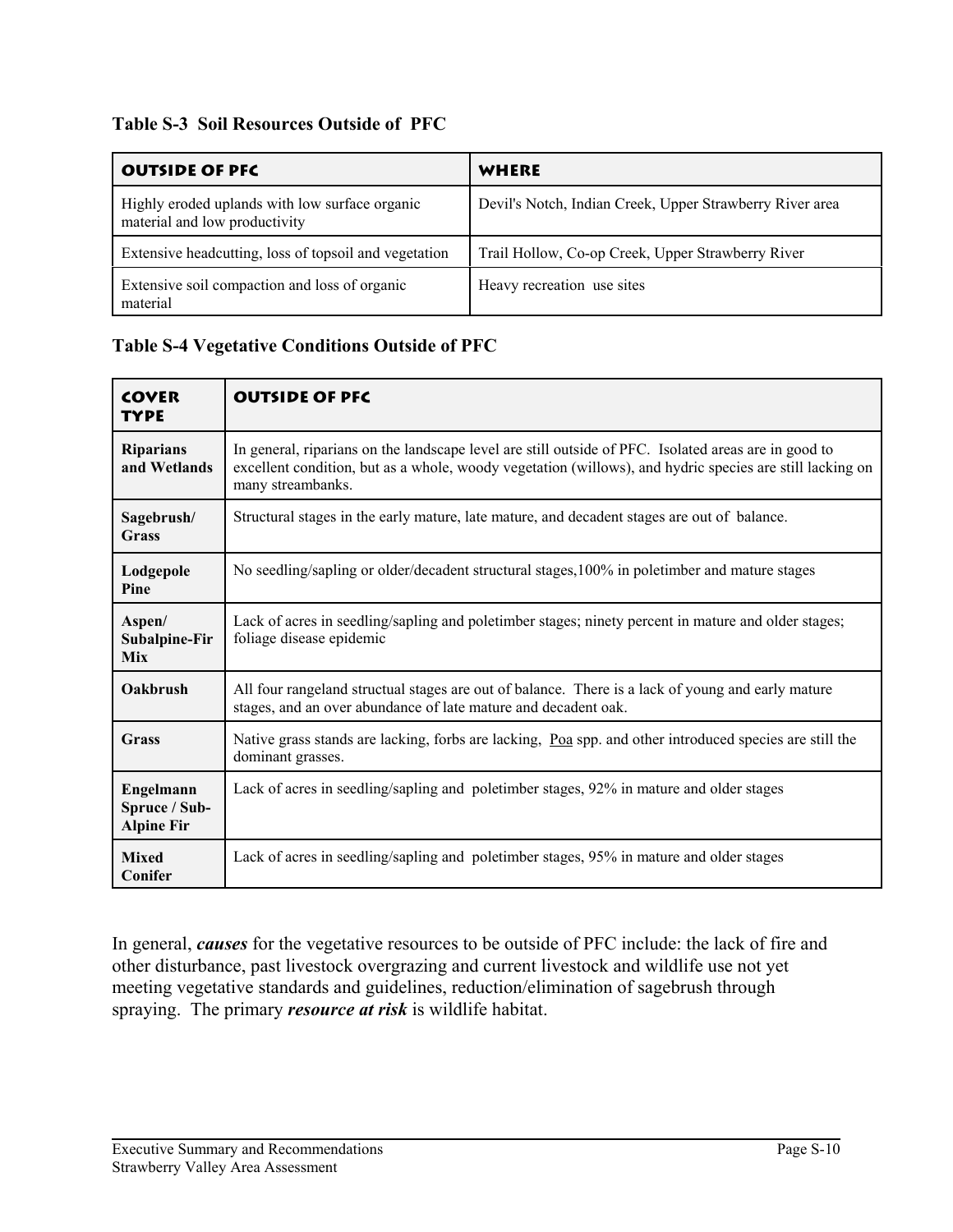| <b>RESOURCE</b>   | <b>OUTSIDE OF PFC</b>                                                                                                           | WHERE                                                                                                                                                                                                                                                                                  |
|-------------------|---------------------------------------------------------------------------------------------------------------------------------|----------------------------------------------------------------------------------------------------------------------------------------------------------------------------------------------------------------------------------------------------------------------------------------|
| Food <sup>3</sup> | Inadequate variety and numbers<br>of aquatic insects (diversity<br>index)                                                       | <b>Indian Creek</b><br><b>Streeper Creek</b><br><b>Trail Hollow Creek</b><br><b>Trout Creek</b>                                                                                                                                                                                        |
|                   | <b>Biotic Condition Index</b><br>(measurement of aquatic insect<br>communities related to the<br>disturbances in the ecosystem) | Poor: Clyde Creek, Co-op Creek, Indian Creek, Strawberry<br>River (above fish trap), Streeper Creek, Trail Hollow, Trout<br>Creek; poor-fair: Strawberry River (below Willow Creek); fair:<br>Strawberry River (Wide Hollow); fair-good: Strawberry River<br>(above Daniels diversion) |
| Cover             | Excessive riffles; cover below<br>40%                                                                                           | Selected reaches of lower Strawberry River, mid-Trout Creek,<br>lower Streeper Creek, lower Hobble Creek and lower Co-op<br>Creek                                                                                                                                                      |
| Water             | Annual streamflow variation;<br>ratio of spring runoff maximum<br>flow to summer base flow                                      | Strawberry River, Hobble Creek, Co-op Creek                                                                                                                                                                                                                                            |
|                   | Temperatures excessive                                                                                                          | Strawberry River below Hwy 40 (high temps)                                                                                                                                                                                                                                             |
| Reproduction      | Percent fines excessive                                                                                                         | Strawberry River, Indian Creek, Trout Creek                                                                                                                                                                                                                                            |
|                   | Lack of useable riffles                                                                                                         | Selected reaches of the lower Strawberry River and Streeper<br>Creek                                                                                                                                                                                                                   |
|                   | Low percent spawning gravels                                                                                                    | Valley-wide                                                                                                                                                                                                                                                                            |

**Table S-5 Fish in the Streams - Conditions Outside of PFC**

The habitat condition for stream fish is directly related to the condition of the stream channels. For activities that have caused fish habitat to be outside of PFC, see causes above under stream channel on page S-9.

<sup>&</sup>lt;sup>3</sup> Thirteen station sites are monitored for macroinvertebrates and water quality: one in Trout Creek, four in Strawberry River, two in Indian Creek, one in Trail Hollow, two in Clyde Creek, one in Streeper Creek, two in Coop Creek.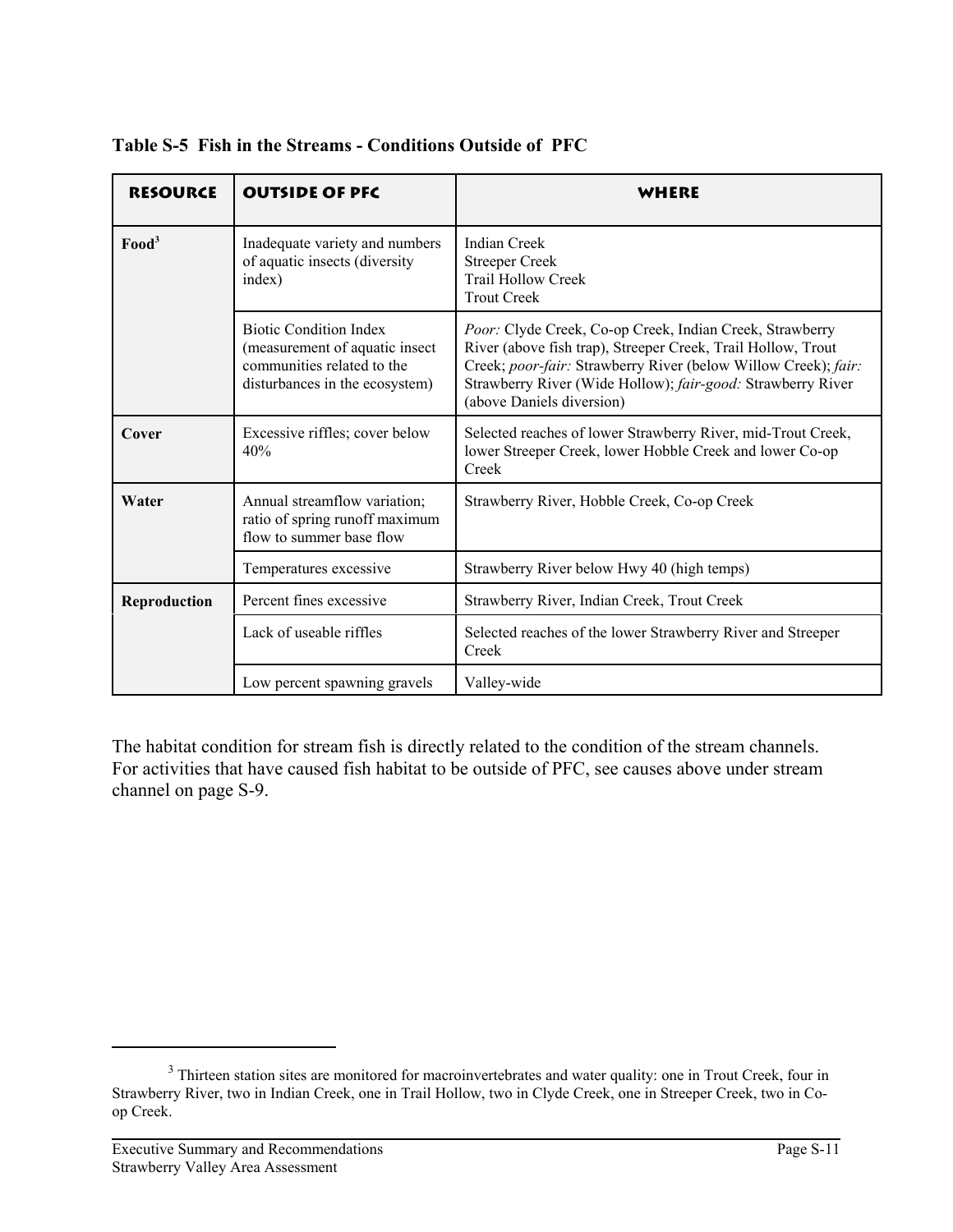| <b>RESOURCE</b> | <b>OUTSIDE PFC</b>                                                                                                                                               | WHERE                                                    |
|-----------------|------------------------------------------------------------------------------------------------------------------------------------------------------------------|----------------------------------------------------------|
| Food            | Forage fish (juvenile kokanee)                                                                                                                                   | Reservoir-wide                                           |
| Cover           | Rooted aquatic vegetation<br>(weed beds)                                                                                                                         | Reservoir-wide; edges of reservoir in shallow water      |
| Water           | Temperature too high, oxygen<br>depletion below thermocline<br>(transition layer in a body of<br>water which separate zones of<br>highly different temperatures) | Reservoir-wide                                           |
| Reproduction    | Access to tributaries for<br>spawning fish during high and<br>low reservoir levels                                                                               | Reservoir-wide along tributary openings to the reservoir |

**Table S-6 Fish in the Reservoir Outside of PFC**

In general, *causes* for reservoir fish habitat to be outside of PFC include: natural stream reproduction short of full potential (reduces numbers of forage fish for fish in the reservoir) and a fluctuating reservoir.

### **Table S-7 Condition for Beaver Outside of PFC**

| <b>RESOURCE</b> | <b>OUTSIDE PFC</b>       | WHERE     |
|-----------------|--------------------------|-----------|
| Food            | Aspen stands;<br>willows | Area wide |

*Causes* for beaver habitat to be outside of PFC include a lack of aspen and willows. *Resources at risk* include: stream confinement, the level of the water table, riparian and wetland areas, and stream and reservoir fish.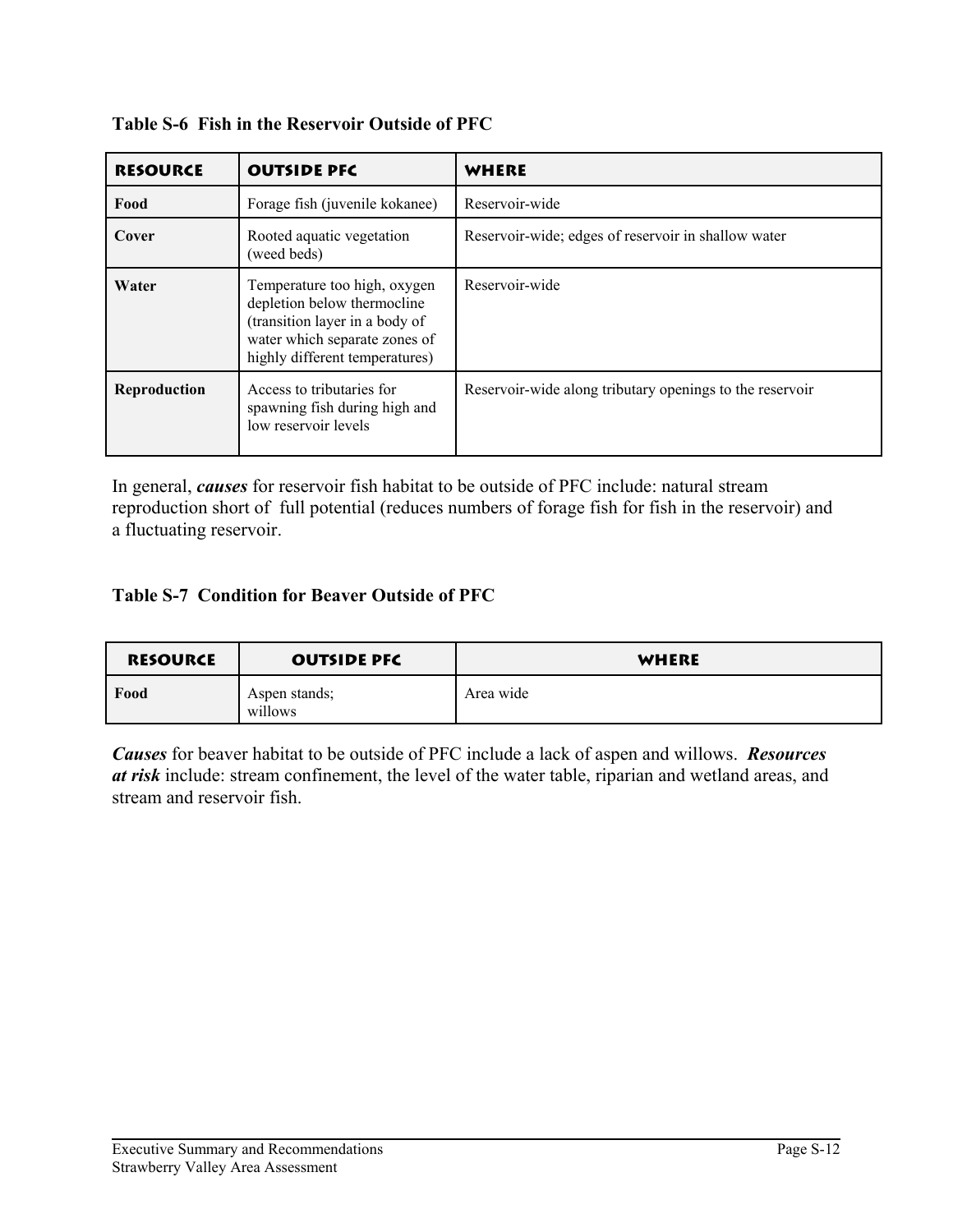| <b>RESOURCE</b> | <b>OUTSIDE PFC</b>                                                                          | WHERE                             |
|-----------------|---------------------------------------------------------------------------------------------|-----------------------------------|
| Food            | Not enough forbs                                                                            | Nesting and brood rearing habitat |
| Cover           | Various age classes and canopy<br>coverage levels of sagebrush<br>stands                    | Nesting and brood rearing areas   |
| Reproduction    | Lack of vertical structure and<br>adequate canopy cover between<br>20-40% in critical areas | Nesting and brooding areas        |

**Table S-8 Conditions for Sage Grouse Outside of PFC**

*Causes* for sage grouse habitat to be outside of PFC include: past grazing and reduction of disturbance (fire).

### **Chapter 4**

Chapter 4 builds on Chapter 3. The resources identified in Chapter 3 as operating outside a properly functioning condition are evaluated for their trends: is the resource heading away from or towards a properly functioning condition, and at what rate? When determining what resources to "fix" it will be important to know whether

the resource can heal itself with time (headed toward PFC) or whether intervention is needed (headed away from PFC at a high rate). An "overall score" (the trend multiplied by the rate) was given each resource found outside a properly functioning condition. The overall score for each resource is identified in the table below. See Chapter 4, page 4-1, for the more complete table which includes the trend and rate score.

| <b>RESOURCE OUTSIDE OF PFC</b> | <b>OVERALL SCORE (TREND X RATE)</b>          |  |
|--------------------------------|----------------------------------------------|--|
| <b>Vegetation</b>              |                                              |  |
| Riparian and Wetlands          | $[-2]$ Moving towards PFC at a medium rate   |  |
| Sagebrush/Grass                | [-2] Moving away from PFC at a moderate rate |  |
| Lodgepole Pine                 | [-2] Moving away from PFC at a moderate rate |  |
| Aspen/Conifer                  | [-3] Moving away from PFC at a high rate     |  |
| Oakbrush                       | [0] Outside of PFC but stable                |  |
| Grass                          | [-1] Moving away from PFC at a low rate      |  |
| Alpine Fir/Spruce              | [0] Outside of PFC but stable                |  |
| Mixed Conifer                  | [-2] Moving away from PFC at a moderate rate |  |

#### **Table S-9 Overall Direction for Resources Outside a Properly Functioning Condition**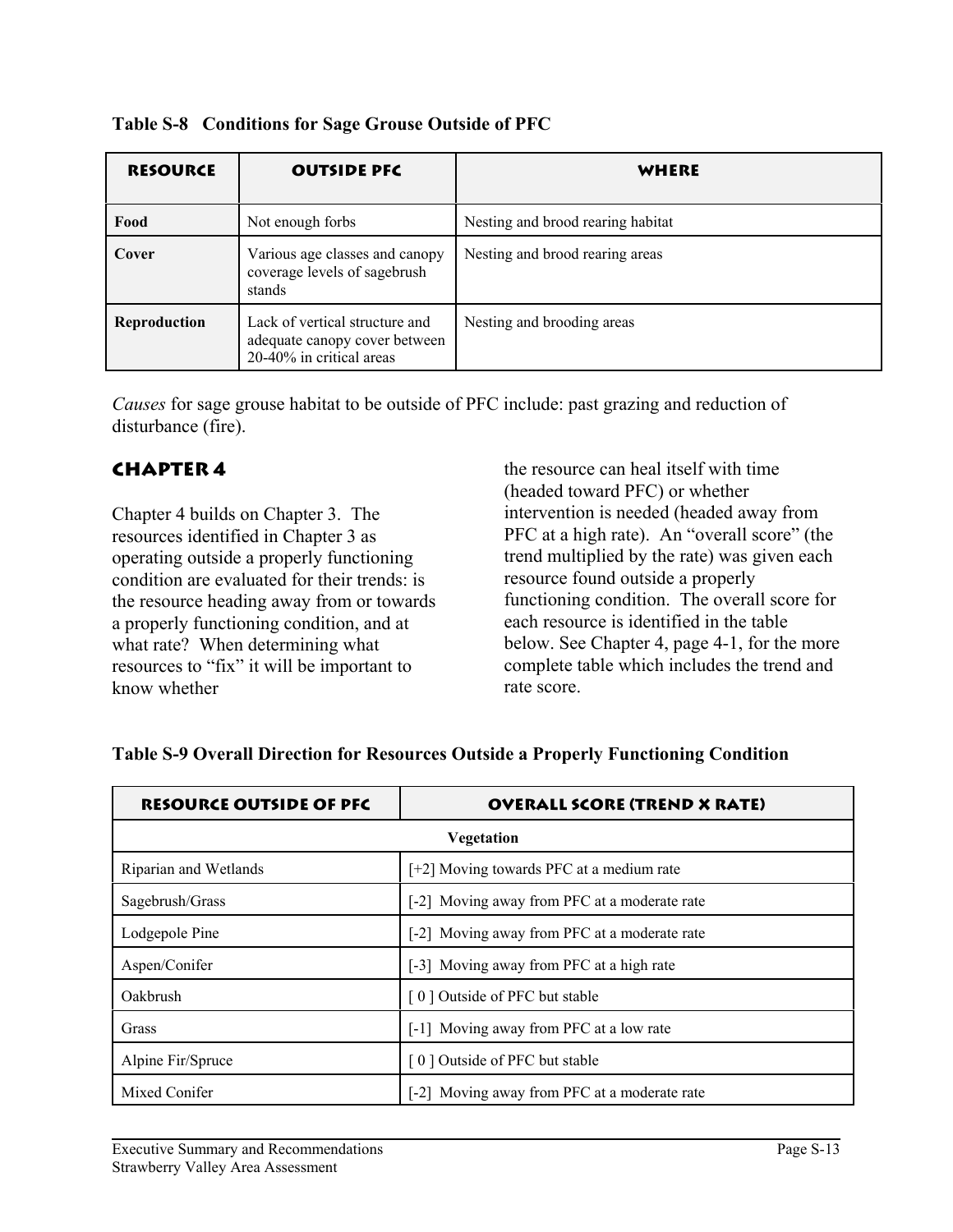| <b>RESOURCE OUTSIDE OF PFC</b> | <b>OVERALL SCORE (TREND X RATE)</b>      |  |
|--------------------------------|------------------------------------------|--|
| <b>Low Elevation Streams</b>   |                                          |  |
| Vegetation                     | [+2] Moving towards PFC at a medium rate |  |
| <b>Banks</b>                   | [+2] Moving towards PFC at a medium rate |  |
| <b>Bottom</b>                  | [-1] Moving away from PFC at a low rate  |  |
| Confinement                    | [0] Outside of PFC but stable            |  |
| Water Table                    | [-1] Moving away from PFC at a low rate  |  |
| Sediment                       | [+2] Moving towards PFC at a medium rate |  |
|                                | <b>Mid-Elevation Streams</b>             |  |
| Vegetation                     | [+1] Moving towards PFC at a low rate    |  |
| <b>Banks</b>                   | [0] Outside of PFC but stable            |  |
| <b>Bottom</b>                  | [0] Outside of PFC but stable            |  |
| Confinement                    | [+1] Moving towards PFC at a low rate    |  |
| Water Table                    | [0] Outside of PFC but stable            |  |
| Sediment                       | [+1] Moving towards PFC at a low rate    |  |
|                                | <b>Upper Elevation Streams</b>           |  |
| Vegetation                     | [0] Outside of PFC but stable            |  |
| <b>Banks</b>                   | [-1] Moving away from PFC at a low rate  |  |
| <b>Bottom</b>                  | [-1] Moving away from PFC at a low rate  |  |
| Confinement                    | [+2] Moving towards PFC at a medium rate |  |
| Water Table                    | [+2] Moving towards PFC at a medium rate |  |
| Sediment                       | [-1] Moving away from PFC at a low rate  |  |
|                                | <b>Fish in the Streams</b>               |  |
| Food                           | [0] Outside of PFC but stable            |  |
| Cover                          | [+1] Moving towards PFC at a low rate    |  |
| Water                          | [0] Outside of PFC but stable            |  |
| Reproduction                   | [0] Outside of PFC but stable            |  |
|                                | <b>Fish in the Reservoir</b>             |  |
| Food                           | [0] Outside of PFC but stable            |  |
| Cover                          | [+1] Moving towards PFC at a low rate    |  |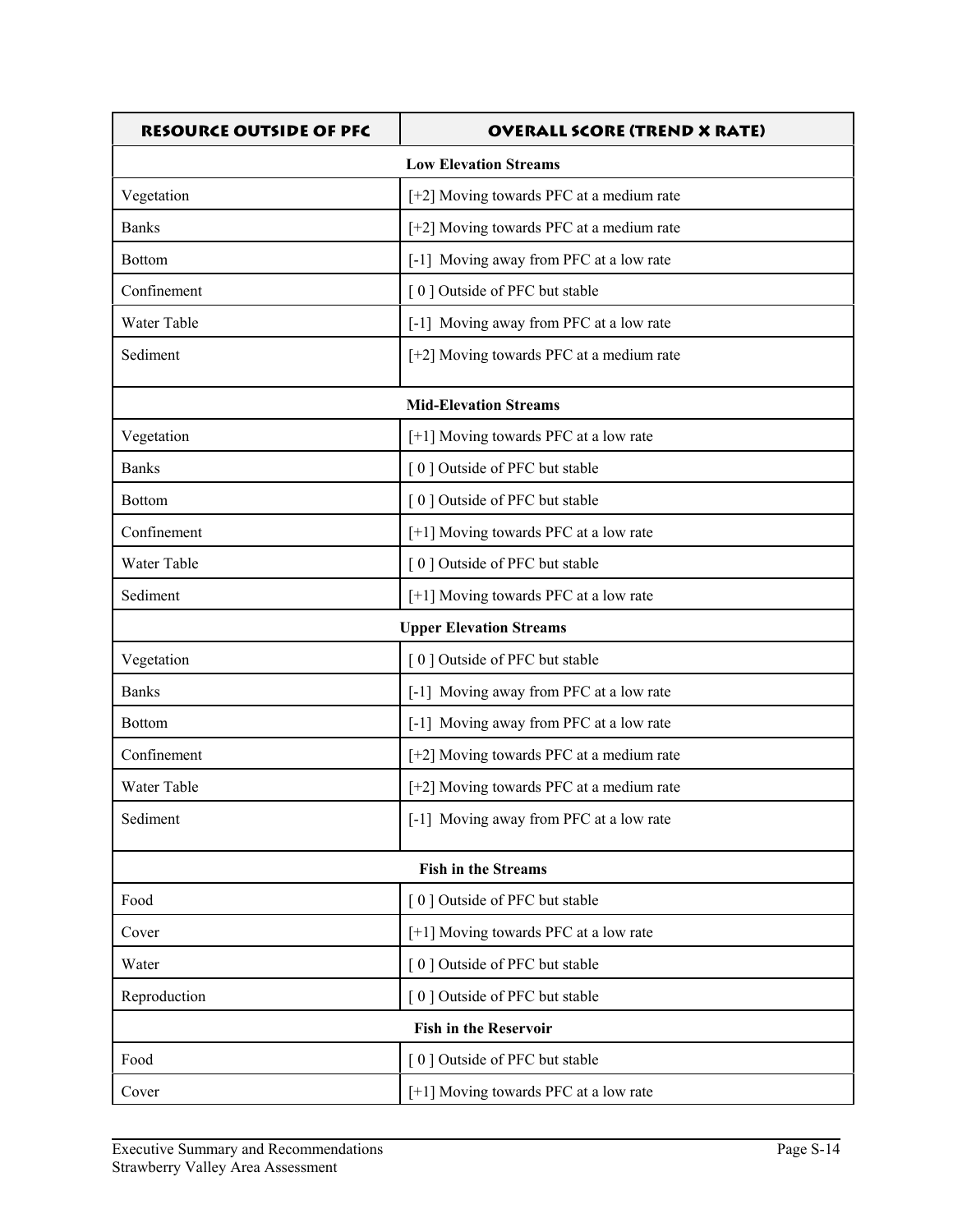| <b>RESOURCE OUTSIDE OF PFC</b>   | <b>OVERALL SCORE (TREND X RATE)</b>        |  |
|----------------------------------|--------------------------------------------|--|
| Water                            | [-1] Moving away from PFC at a low rate    |  |
|                                  | <b>Aquatic Environment</b>                 |  |
| Reservoir                        | [0] Outside of PFC but stable              |  |
| <b>Streams</b>                   | $[+1]$ Moving towards PFC at a low rate    |  |
| <b>Sensitive Soils Areas</b>     |                                            |  |
| All Areas                        | [0] Outside of PFC but stable              |  |
|                                  | <b>Sage Grouse</b>                         |  |
| Food                             | [-1] Moving away from PFC at a low rate    |  |
| Cover                            | [-2] Moving away from PFC at a medium rate |  |
| Reproduction                     | [0] Outside of PFC but stable              |  |
| <b>Beaver</b>                    |                                            |  |
| Food, Cover, Water, Reproduction | $[+1]$ Moving towards PFC at a low rate    |  |

**Key Resource**s Chapter 4 also identifies "key resources", which other resources depend on to function. For example, fish depend on healthy stream bottoms and fishermen depend on fish. The reason for identifying key resource was to help in developing restoration priorities, i.e., in determining priorities it may be important to "fix" those resources that have the most dependent resources. In conducting this evaluation, stream, vegetative and wildlife resources were given one point for each

resource or human use that directly depends on their healthy functioning. The key resource chart that displays this process can be found in Appendix E of the Assessment. The summary of the findings is as follows:

#### **Table S-10 Key Resource Summary**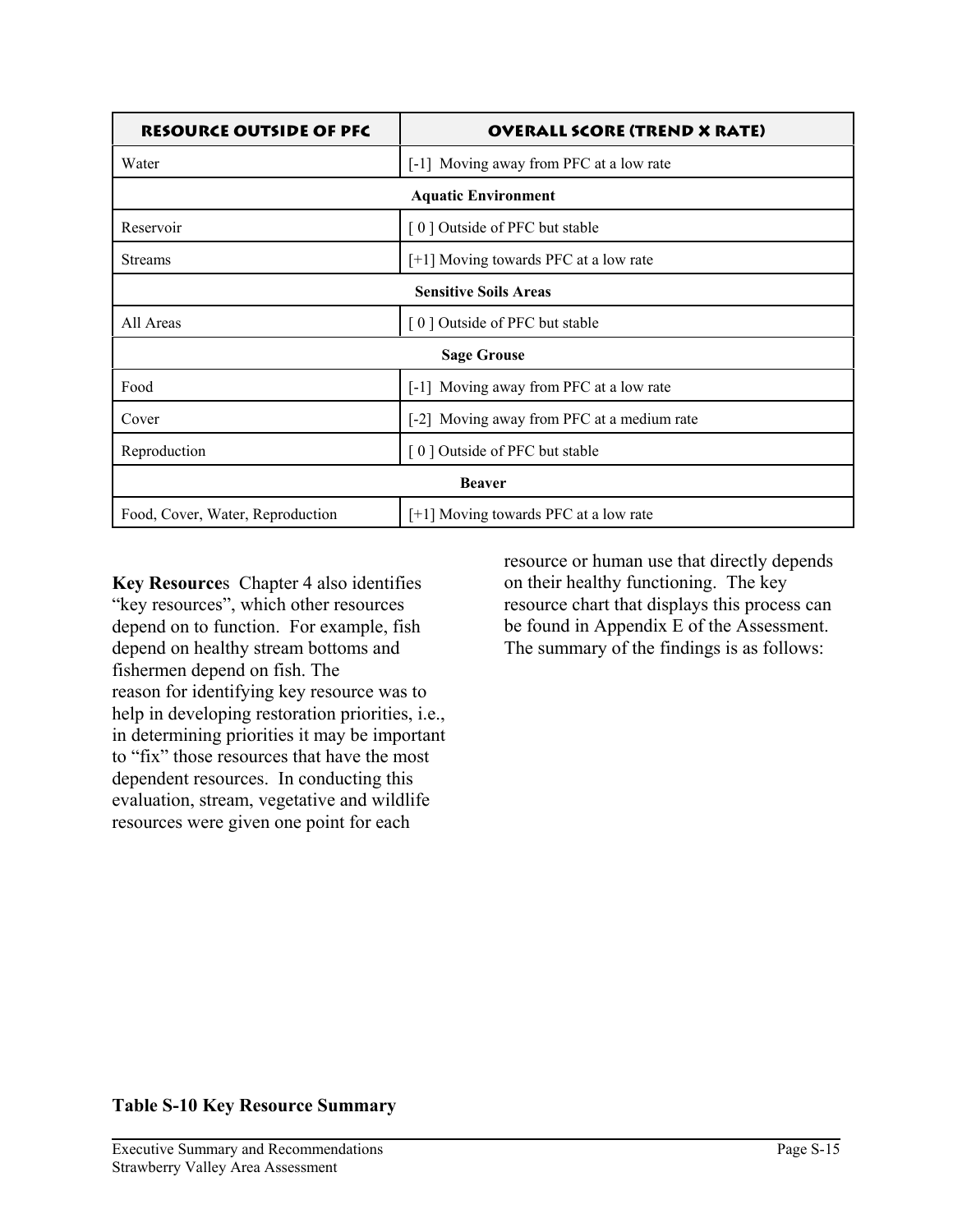| <b>KEY RESOURCE</b>        | <b>SCORE</b> | <b>KEY RESOURCE</b>      | <b>SCORE</b>   |
|----------------------------|--------------|--------------------------|----------------|
| Riparian/Wetlands          | 23           | <b>Stream Vegetation</b> | 18             |
| Aspen/Conifer              | 16           | <b>Stream Banks</b>      | 15             |
| Water Table                | 13           | Sagebrush/Grass          | 12             |
| Spruce/Fir                 | 12           | Mixed Conifer            | 11             |
| <b>Stream Confinement</b>  | 11           | <b>Stream Bottom</b>     | 10             |
| <b>Stream Sediment</b>     | 9            | Reservoir Fish           | 8              |
| Beaver                     | 8            | <b>Stream Fish</b>       | 7              |
| Lodgepole                  | 6            | Big Game                 | $\overline{4}$ |
| <b>Aquatic Environment</b> | 4            | <b>Sensitive Species</b> | 1              |
| Sage Grouse                | 0            |                          |                |

**Risk Assessment** The final step in the process was to take into consideration the two factors evaluated above - PFC trend and resource dependence - to determine those key resources at greatest risk of moving away from PFC. The resources were divided into three categories depending on their overall score for trend and key resources. These categories are red, yellow and orange:

*Red* Those resources with a negative overall score for trend, i.e., those resources continuing to move away from PFC.

*Yellow* Those resources with high "key" resource" ratings (10 or more dependent resources) that are stable or improving.

*Orange* Those resources with a low key resource role (fewer than 10 dependent resources) that are stable or improving.

This categorization appears in this summary in the next section on recommendations.

### **Chapter 5**

Chapter 5 contains responses to public comments received on the Draft Area Assessment. The District and Commission consulted with the public in the initial project stages in the fall of 1996. Appendix G addresses public comments received at that time.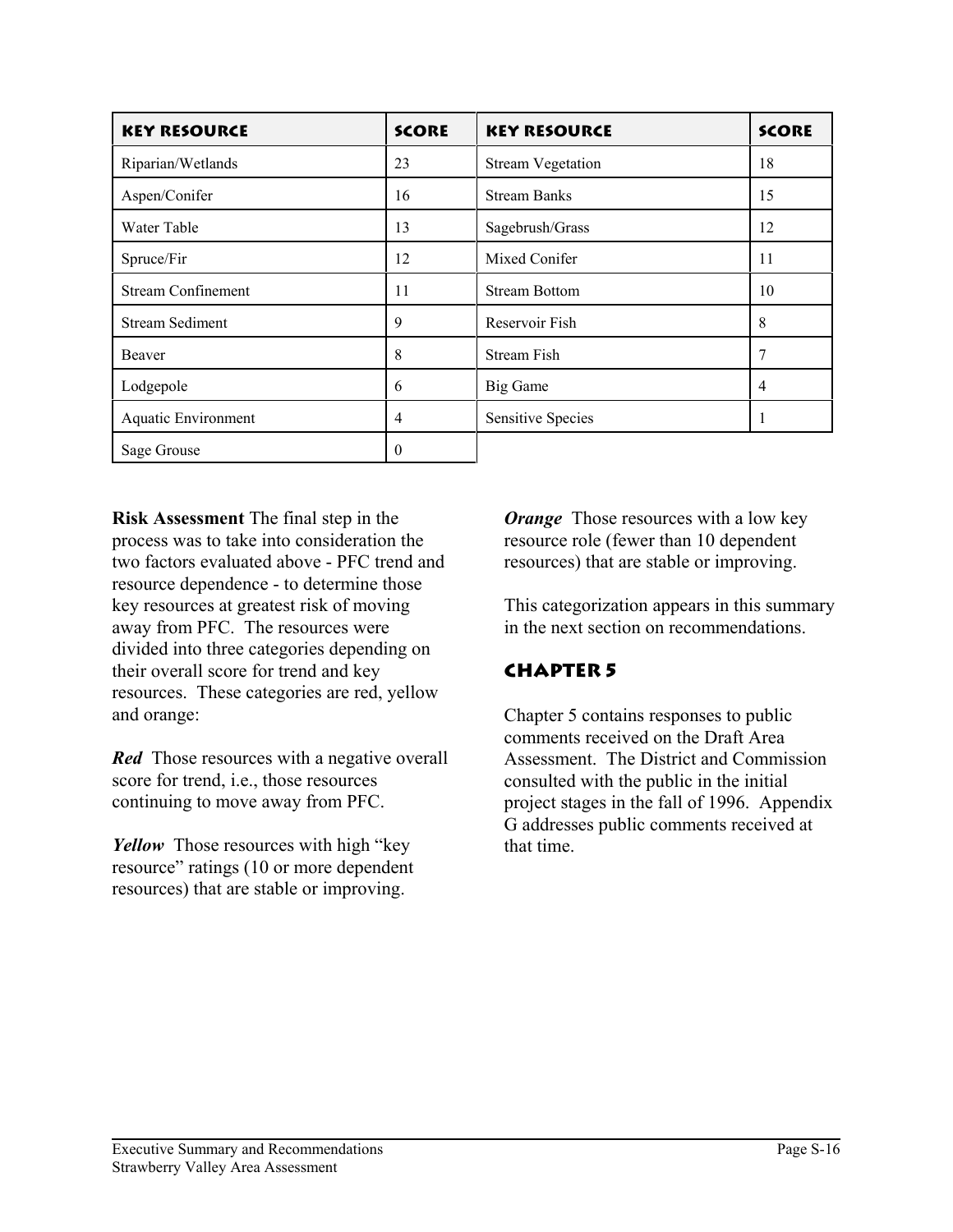# **Recommendations**

**B** ased on the Strawberry Valley Area<br> **B** Assessment, the following were<br>
Strawberry Valley for which action should Assessment, the following were Strawberry Valley for which action should be taken to improve their condition. All resources included were found to be operating outside a properly functioning condition (PFC). *The goal of the following recommendations is to bring these systems back into a PFC - identified in the following charts as "resource objectives."* Those resources that are continuing to move away from PFC are identified as "Red" and are the highest priority. Other resources that are in a stable or improving condition but were identified as those most fundamental to the functioning of the system (key resources) were identified as "Yellow" or of a secondary priority. Those resources identified as having a low key resource role and that are stable or improving fall into the "Orange" category. They merit identification and watching to assure the trend stays positive but are not a priority at the present time. The resources that fall into

this category are listed but no recommendations are included at this time.

Note the format of the Recommendations. The description of the existing condition, which includes a listing of the causes of the condition and the resources at risk (or why we care) are based on Chapter 3 of the Assessment. The resource objective is a restatement of the PFC for that resource. The proposed "recommendations" are possible project ideas based on methods to address the causes of the problem. These recommendations will form the basis of proposals that will then be reviewed through the environmental analysis (NEPA) process. During the environmental review process there will be an opportunity for public review on each specific project. Projects must be consistent with direction in the Uinta National Forest Land and Resource Management Plan or a Plan amendment will be required.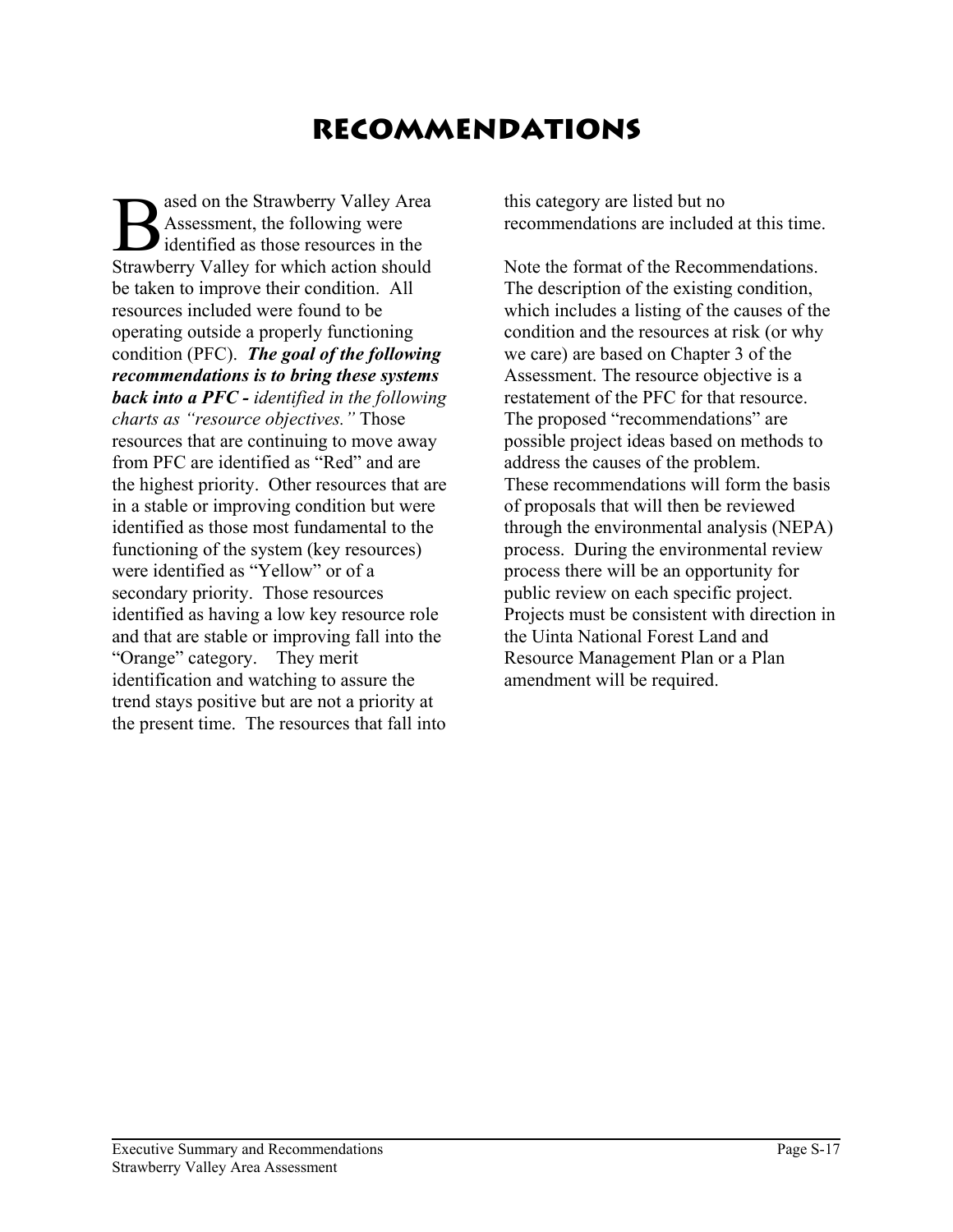### **Red**

| <b>RESOURCE</b> | <b>RECOMMENDATION</b>                                                                                                                                                                                                                                                                                                                                                                                                                                                                                                                                                                                                                                                                                                                                                                                                                                                                                                                        |
|-----------------|----------------------------------------------------------------------------------------------------------------------------------------------------------------------------------------------------------------------------------------------------------------------------------------------------------------------------------------------------------------------------------------------------------------------------------------------------------------------------------------------------------------------------------------------------------------------------------------------------------------------------------------------------------------------------------------------------------------------------------------------------------------------------------------------------------------------------------------------------------------------------------------------------------------------------------------------|
| Aspen           | <b>Existing Condition:</b> There is a lack of acres in seedling/sapling and<br>poletimber stages. Ninety percent of the aspen stands are in mature and older<br>stages. Foliage disease is epidemic. Causes for the existing condition include:<br>grazing on young sprouts by livestock and wildlife, lack of disturbance and<br>clone regeneration, excessive acreage with heavy fir reproduction and lack of<br>fire. The resources at risk include elk calving, cover and feed; watershed<br>protection; important visual resources; forage production in the understory;<br>local community fuelwood gathering, camping and hunting, and Christmas tree<br>cutting; aspen in the upper drainages are needed for beaver.<br><b>Resource Objective:</b> Forty percent of the aspen in the seedling/sapling stage,<br>15 percent in each of the poletimber and mature sawtimber stages, and 30<br>percent in the older/decadent sawtimber. |
|                 | <b>Recommendation:</b> Treat an average of 409 acres/year. Total acreage to be<br>treated over time is 49,135. <sup>4</sup> Fire <sup>5</sup> or mechanical treatments are currently the<br>most feasible alternatives for treating this amount of acreage. Timber quality<br>and market conditions would prevent timber harvest from being a viable<br>option. Other options include personal use fuelwood harvesting and chemical<br>treatments; and, compliance with the Division of Wildlife Resources' Big<br>Game Management Plan and the Uinta National Forest Resource Management<br>Plan's vegetative standards and guidelines to address overgrazing.                                                                                                                                                                                                                                                                              |

<sup>&</sup>lt;sup>4</sup> It is assumed that if the total acreage for a cover type were treated in equal annual blocks over the average life span of the type, the result would be a structural stage distribution equal to the PFC distribution for that type. For example, the life span of aspen is 20 years. If 10 acres were cut per year for 120 years you would end with a structural stage distribution of 100% of the PFC for 1,200 acres. In practice however this would not occur because of project feasibility and budget constraints - treatments will need to be grouped. The result over time however will be the same - the PFC will be reached within one life span. This assumption is applicable to recommendations for aspen/sub-alpine fir, lodgepole pine, mixed conifer and spruce/fir. Life spans used are: aspen-120 years; mixed conifer and lodgepole-150 years; spruce/fir-200 years.

<sup>&</sup>lt;sup>5</sup> A comprehensive fire management plan should be developed for all of the vegetation types in the Strawberry Assessment Area.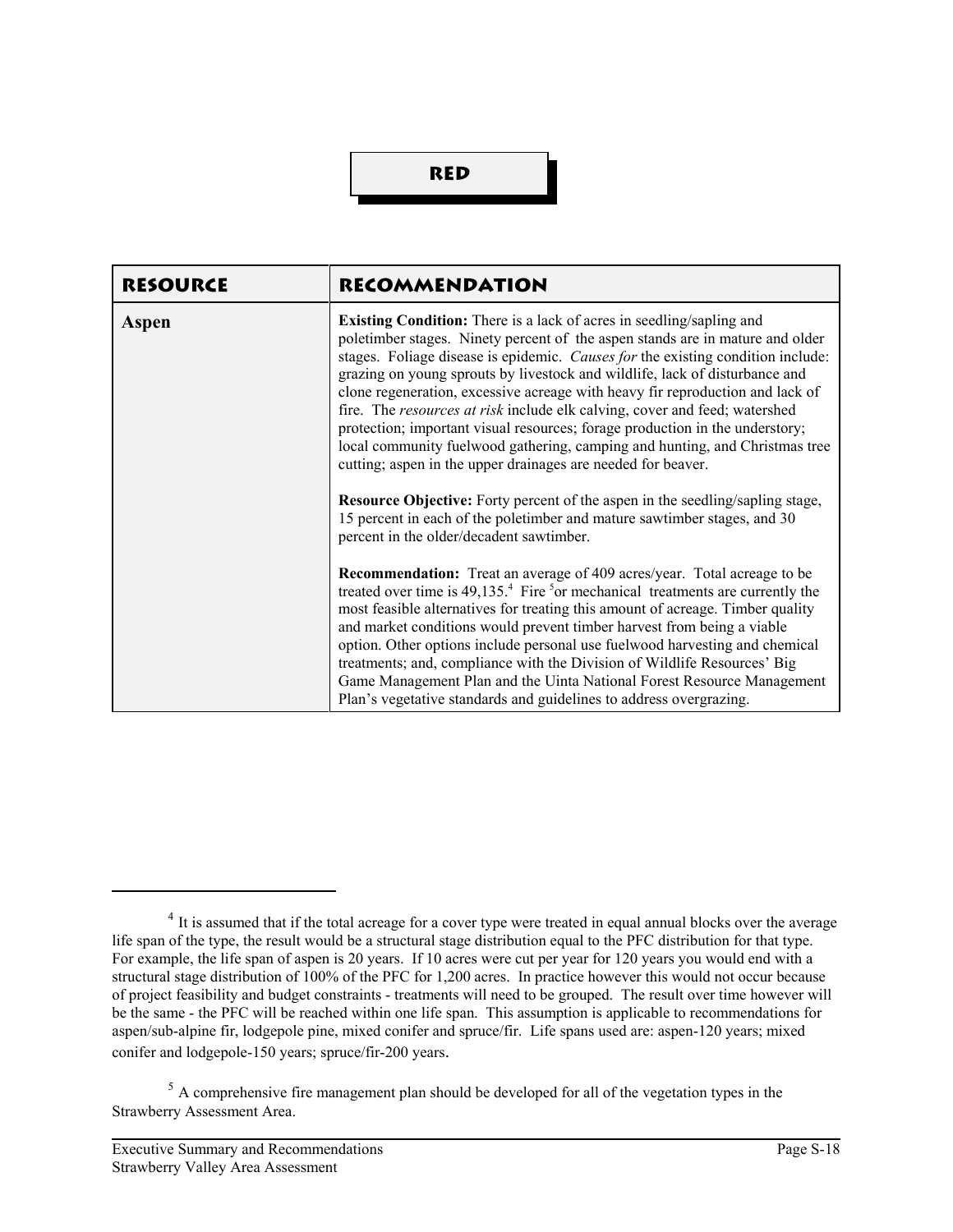| <b>RESOURCE</b>      | <b>RECOMMENDATION</b>                                                                                                                                                                                                                                                                                                                                                                                                                                                                                                                                                 |
|----------------------|-----------------------------------------------------------------------------------------------------------------------------------------------------------------------------------------------------------------------------------------------------------------------------------------------------------------------------------------------------------------------------------------------------------------------------------------------------------------------------------------------------------------------------------------------------------------------|
| Sage/Grass           | <b>Existing Condition:</b> The structural stages in the early mature and mature<br>stages are out of balance. Causes for the existing condition include a lack of<br>fire and disturbance in the sagebrush type and concentrated spraying in the<br>past that has created even aged stands and less vertical structure than is<br>normally desired. The <i>resources at risk</i> include loosing the forb and grass<br>understory, valuable wildlife habitat and creating a larger fire intensity hazard<br>that may threaten sage grouse and other wildlife habitat. |
|                      | Resource Objective: Ten percent of sagebrush in a young stage; 30 percent in<br>an early mature stage; 40 percent in a mature stage; and 20 percent in a late<br>mature stage. It is desirable to keep the percentages balanced for a proper<br>mosaic of vegetation types, which creates a variety of cover classes for<br>wildlife and is more visually acceptable.                                                                                                                                                                                                 |
|                      | Recommendation: Introduce disturbance to convert 10-20 percent of late<br>mature and mature sagebrush to an early mature and young structural stage.<br>Mechanical treatment is the most practical and feasible for treating patches and<br>creating mosaics in the sagebrush. Some fire or herbicide treatment may be<br>feasible for small areas. Continued monitoring of stand densities should occur<br>to keep a balanced mix of types.                                                                                                                          |
| <b>Mixed Conifer</b> | <b>Existing Condition:</b> There is a lack of seedling/sapling and poletimber stages.<br>Ninety-five percent of the stands are in mature and older stages. Causes for<br>this condition include: lack of fire or other disturbance, stand or partial stand<br>replacement. Resources at risk include: wildlife habitat, visual resources,<br>fuelwood gathering, conifer species diversity, camping and hunting.                                                                                                                                                      |
|                      | Resource Objective: Twenty percent of the mixed conifer stands would be in<br>the seedling/sapling structural stage, 40 percent in the poletimber, and 20<br>percent in each of the mature sawtimber and older/decadent sawtimber stages.                                                                                                                                                                                                                                                                                                                             |
|                      | Recommendation: Treat an average of 16 acres/year. Total acreage to be<br>treated over time is 2,359. No current treatments are scheduled or planned.<br>Options include fire and timber harvest. Timber quality, market conditions,<br>and access will be barriers to fully using the timber harvest option.                                                                                                                                                                                                                                                         |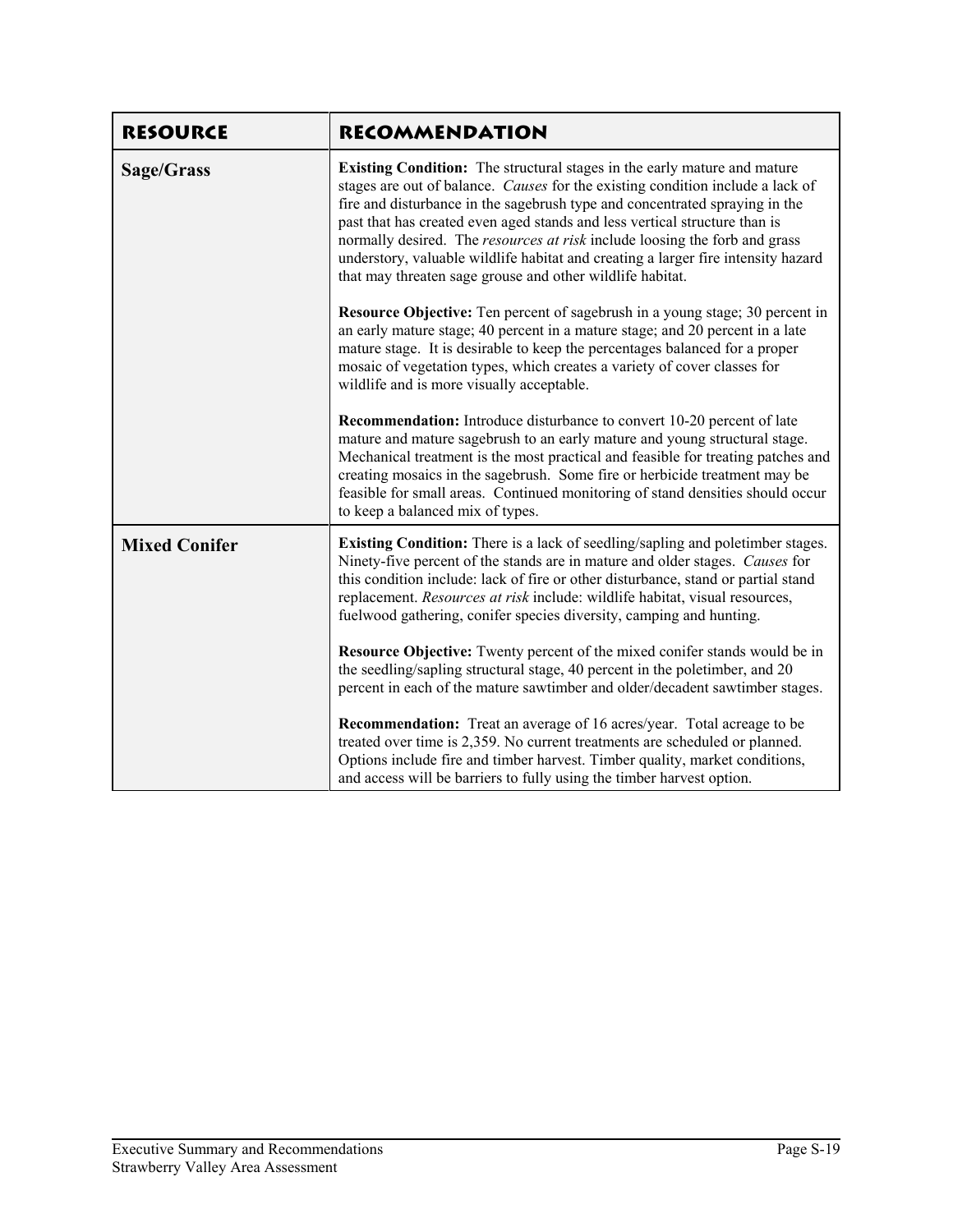| <b>RESOURCE</b>       | <b>RECOMMENDATION</b>                                                                                                                                                                                                                                                                                                                                                                                                                                                                                                                                                                                                                                                                                                                                                                                                                                                                                                                                                                                  |
|-----------------------|--------------------------------------------------------------------------------------------------------------------------------------------------------------------------------------------------------------------------------------------------------------------------------------------------------------------------------------------------------------------------------------------------------------------------------------------------------------------------------------------------------------------------------------------------------------------------------------------------------------------------------------------------------------------------------------------------------------------------------------------------------------------------------------------------------------------------------------------------------------------------------------------------------------------------------------------------------------------------------------------------------|
| <b>Stream Bottoms</b> | Existing Condition: Higher levels of sediment than desired are entering<br>streams and filling pools. Causes for this condition include: lack of vegetative<br>ground cover, raw streambanks, dispersed recreation use, current levels of<br>grazing by livestock and wildlife not yet meeting vegetative standards and<br>guidelines, natural erosive soil types, and road locations. Dewatering due to<br>irrigation diversions aggravates the condition by decreasing the ability of the<br>stream to flush the sediment out. Resources at risk include: fish habitat, which<br>is impacted when sediments cover spawning beds, water quality, which is<br>degraded by high nutrient loading, and aquatic insects (which serve as fish<br>food), which can be negatively affected by degraded water quality.<br>Resource Objective: In upper elevations streams, some sediment is settling<br>out in pools and in lower and mid-elevation streams some pools are partially<br>filled with sediment. |
|                       | Recommendation: Target streams with high sediment loads. Focus on highly<br>productive fish streams, including Strawberry River, Indian Creek, Streeper<br>Creek and Trout Creek.                                                                                                                                                                                                                                                                                                                                                                                                                                                                                                                                                                                                                                                                                                                                                                                                                      |
|                       | Control sediment by increasing the native vegetation along the<br>п<br>streams and banks and upland, e.g., planting or seeding projects.<br>Raise the water table to support the vegetation, e.g., gully plugs/check<br>dams in Co-op Creek, develop beaver strategy.<br>Mechanically stabilized banks, e.g., juniper or rock placement,<br>shaping streambanks.<br>Reduce concentrated impacts from ungulates and recreation through<br>compliance with standards and guidelines, e.g., in headwaters of<br>Willow Creek and Mill B dispersed sites along stream corridors up<br>Strawberry River to Wide Hollow. Compliance techniques may<br>include developing water away from the streams for ungulates,<br>fencing, adjustments of grazing systems and pasture design.<br>Improve road maintenance, e.g., move the road away from upper<br>п<br>Strawberry and Trout Creek.                                                                                                                      |
| <b>Lodgepole Pine</b> | <b>Existing Condition:</b> There are no seedling/sapling or older/decadent structural<br>stages. One hundred percent of the stands are in poletimber and mature stages.<br>In this condition there is a risk that the pines could be lost to mountain pine<br>beetle. The <i>causes</i> of this condition are lack of fire and other disturbance. The<br>resource at risk is wildlife habitat.                                                                                                                                                                                                                                                                                                                                                                                                                                                                                                                                                                                                         |
|                       | <b>Resource Objective:</b> Twenty percent of the stand in seedling/sapling, 40<br>percent in poletimber, and 20 percent in both the mature sawtimber and<br>older/decadent sawtimber stages.                                                                                                                                                                                                                                                                                                                                                                                                                                                                                                                                                                                                                                                                                                                                                                                                           |
|                       | <b>Recommendation:</b> Treat an average of 5 acres/year. Total acreage to be<br>treated over time is 680 acres. One timber sale is currently scheduled in this<br>type and will treat 26 acres. However this thinning will not immediately<br>change the structural stage composition. Successive (and planned) treatments<br>will need to be accomplished to actually convert this stand to a<br>seedling/sapling stage. Other treatments will be need to be planned including<br>fire, selective thinning and other logging practices. Timber quality and market<br>conditions will be barriers to the use of harvesting to accomplish treatments.                                                                                                                                                                                                                                                                                                                                                   |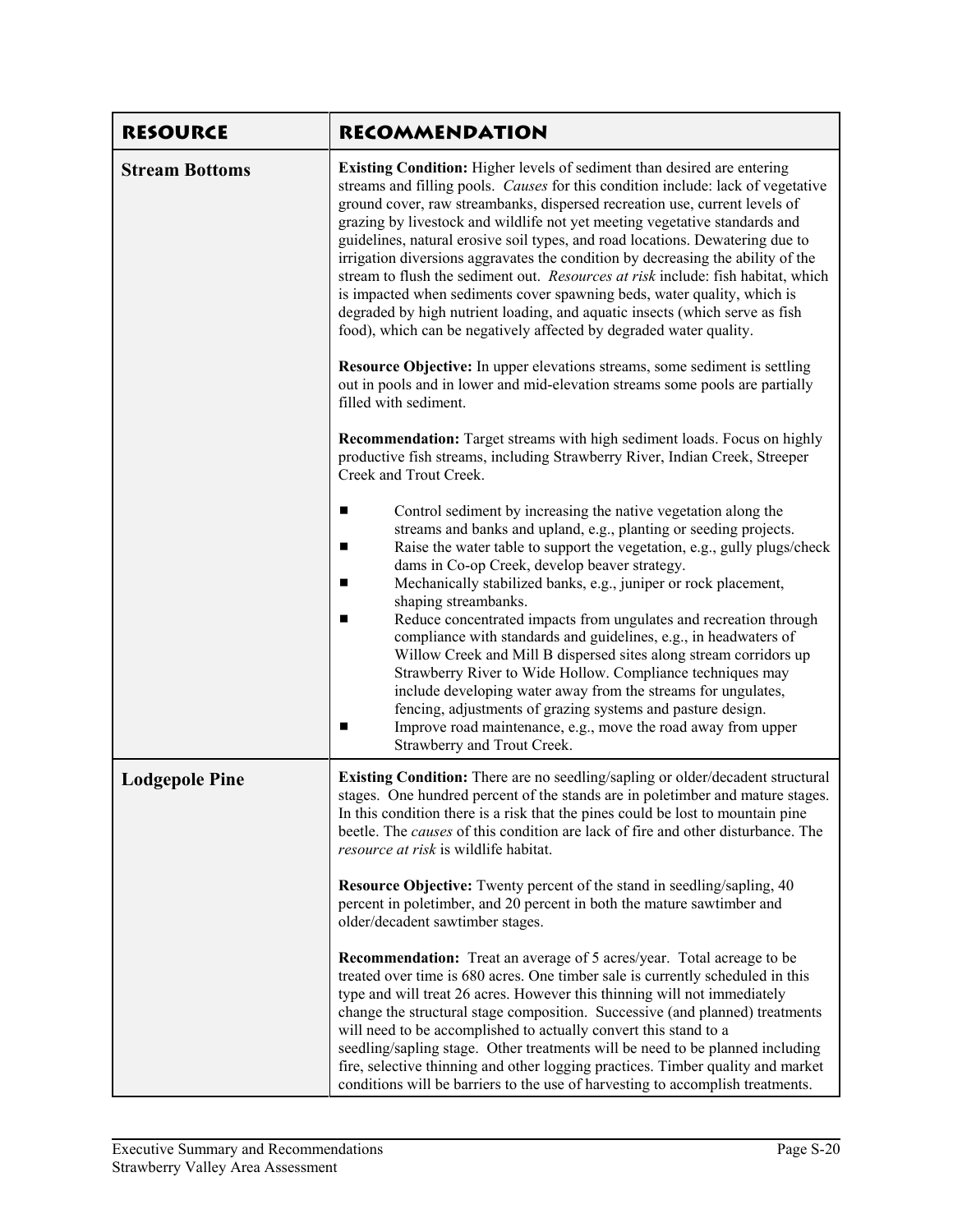| <b>RESOURCE</b>    | <b>RECOMMENDATION</b>                                                                                                                                                                                                                                                                                                                                                                                                                                                                                                                                                                                                                                                                                                                                       |
|--------------------|-------------------------------------------------------------------------------------------------------------------------------------------------------------------------------------------------------------------------------------------------------------------------------------------------------------------------------------------------------------------------------------------------------------------------------------------------------------------------------------------------------------------------------------------------------------------------------------------------------------------------------------------------------------------------------------------------------------------------------------------------------------|
| <b>Sage Grouse</b> | <b>Existing Condition:</b> Population (300 estimate) is below the minimum viable<br>population (500 estimate). There are a number of possible <i>causes</i> that are<br>suppressing the sage grouse including introduced non-native predators, habitat<br>inadequacies, the fact that they are a poor pioneering species, and some winter<br>range problems outside of the assessment area.                                                                                                                                                                                                                                                                                                                                                                 |
|                    | <b>Resource Objective:</b> A population of 500 to 1,000 birds supported by a<br>variety of sagebrush structural stages including young and late mature, as well<br>as a healthy forb and grass component inside the sagebrush community. These<br>diverse stages of plant succession should exhibit various levels of vertical as<br>well as canopy cover. Open areas for common leks (strutting grounds).                                                                                                                                                                                                                                                                                                                                                  |
|                    | Recommendation: The Sage Grouse Recovery Team will<br>Identify suppression factors as noted in the existing condition and<br>minimize those factors.<br>Identify ranges that the existing grouse population is using and<br>п<br>identify use patterns in relation to habitat.<br>Gain a better understanding of sage grouse population dynamics.<br>п<br>Continue to pursue acquisition of private lands within sage grouse<br>critical habitat. In addition, the Sage Grouse Recovery Team should<br>explore options of creating nesting and brooding cover and some<br>additional lek areas. Treatment for creating lek areas could include<br>mechanical treatments for small patches and fire and herbicide<br>treatments as options for larger areas. |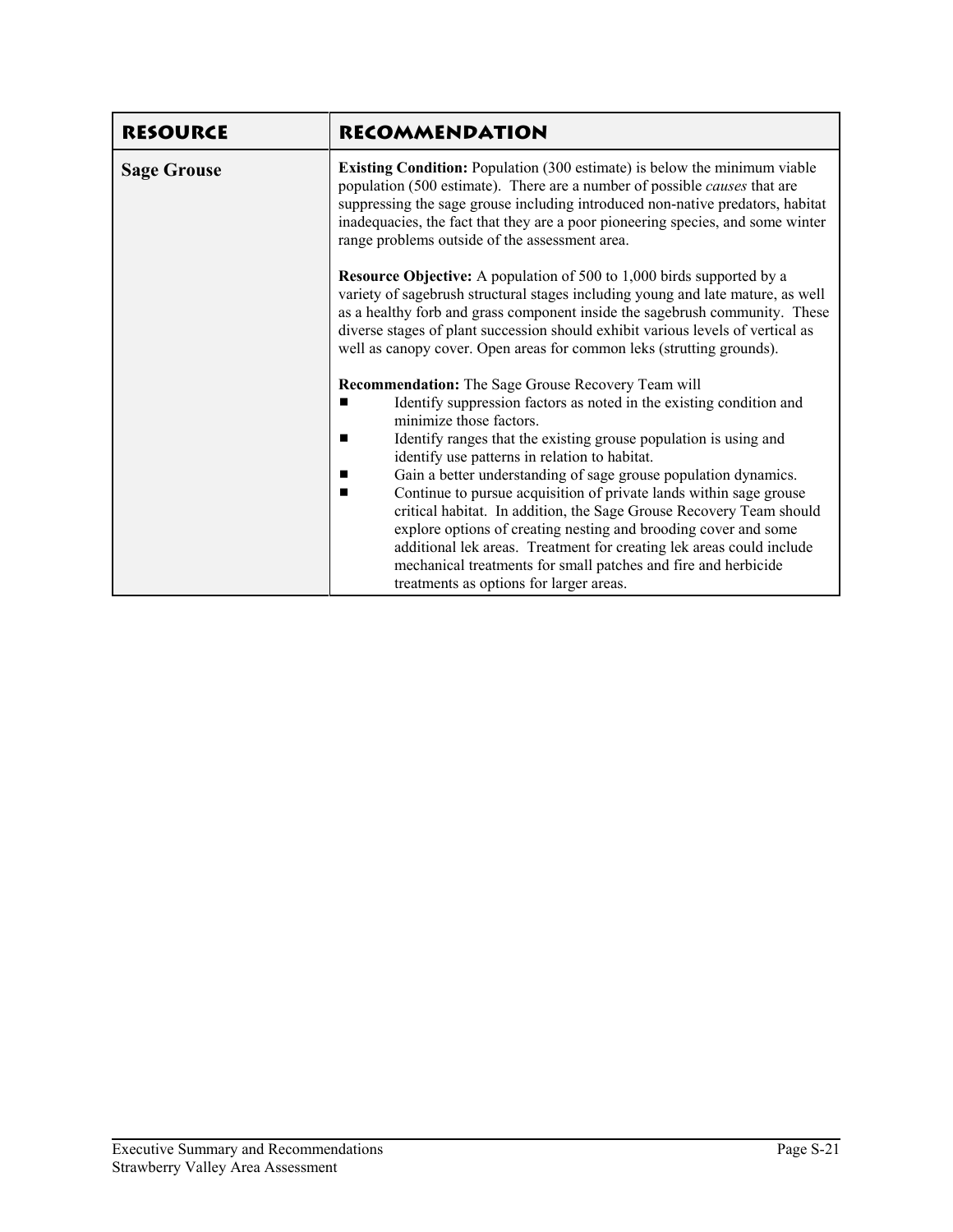## **Yellow**

| <b>RESOURCE</b>            | <b>RECOMMENDATION</b>                                                                                                                                                                                                                                                                                                                                                                                                                                                                                                                                                                                                                                                                                                                                                                                                                                                                                                                                                                                                                                                                                                                                                                                                                                                                                                                                                                                                                                                              |
|----------------------------|------------------------------------------------------------------------------------------------------------------------------------------------------------------------------------------------------------------------------------------------------------------------------------------------------------------------------------------------------------------------------------------------------------------------------------------------------------------------------------------------------------------------------------------------------------------------------------------------------------------------------------------------------------------------------------------------------------------------------------------------------------------------------------------------------------------------------------------------------------------------------------------------------------------------------------------------------------------------------------------------------------------------------------------------------------------------------------------------------------------------------------------------------------------------------------------------------------------------------------------------------------------------------------------------------------------------------------------------------------------------------------------------------------------------------------------------------------------------------------|
| <b>Riparian Vegetation</b> | Riparian vegetation is addressed under "Stream Vegetation - Uplands Where<br>Riparian Was Dominant" in the following third block.                                                                                                                                                                                                                                                                                                                                                                                                                                                                                                                                                                                                                                                                                                                                                                                                                                                                                                                                                                                                                                                                                                                                                                                                                                                                                                                                                  |
| <b>Stream Vegetation</b>   | Existing Condition: Poa spp. dominant near streams Poa spp. are out<br>competing riparian species. Causes for this condition include: past overgrazing<br>and current use by recreationists, wildlife and livestock use not yet meeting<br>established vegetative standards and guidelines, limited seed sources for some<br>riparian species and lowered water tables. Resources at risk include fish<br>habitat as Poa spp. do not provide the same bank protection as riparian<br>vegetation, which results in little if any sediment being filtered out, nor do Poa<br>spp.have a deep-rooted system to hold banks together. This sediment can cover<br>spawning beds and degrade water quality. Degraded water quality will<br>negatively affect some aquatic insects that the fish use for food.<br><b>Resource Objective:</b> There is a mixture of riparian vegetation within a narrow<br>band along the stream edge at upper elevations. This riparian vegetation<br>extends some distance back away from the stream and often extends from side-<br>slope to side-slope at mid-elevations. At lower elevations the riparian<br>vegetation extends a long distance back away from the stream and is limited<br>only by the height of the water table and not the side-slopes. At all elevations<br>sedges (Carex spp.) are the dominant understory, made up of a variety of age<br>classes. There is an occasional small area of bare ground and/or upland<br>vegetation. |
|                            | <b>Recommendation:</b>                                                                                                                                                                                                                                                                                                                                                                                                                                                                                                                                                                                                                                                                                                                                                                                                                                                                                                                                                                                                                                                                                                                                                                                                                                                                                                                                                                                                                                                             |
|                            | Re-establish riparian vegetation by planting.<br>Provide adequate beaver habitat, use gully plugs and check dams to<br>raise the water table.<br>Meet vegetative standards and guidelines; compliance techniques may                                                                                                                                                                                                                                                                                                                                                                                                                                                                                                                                                                                                                                                                                                                                                                                                                                                                                                                                                                                                                                                                                                                                                                                                                                                               |
|                            | include developing water away from the streams for ungulates,<br>fencing, adjustments of grazing systems and pasture design.                                                                                                                                                                                                                                                                                                                                                                                                                                                                                                                                                                                                                                                                                                                                                                                                                                                                                                                                                                                                                                                                                                                                                                                                                                                                                                                                                       |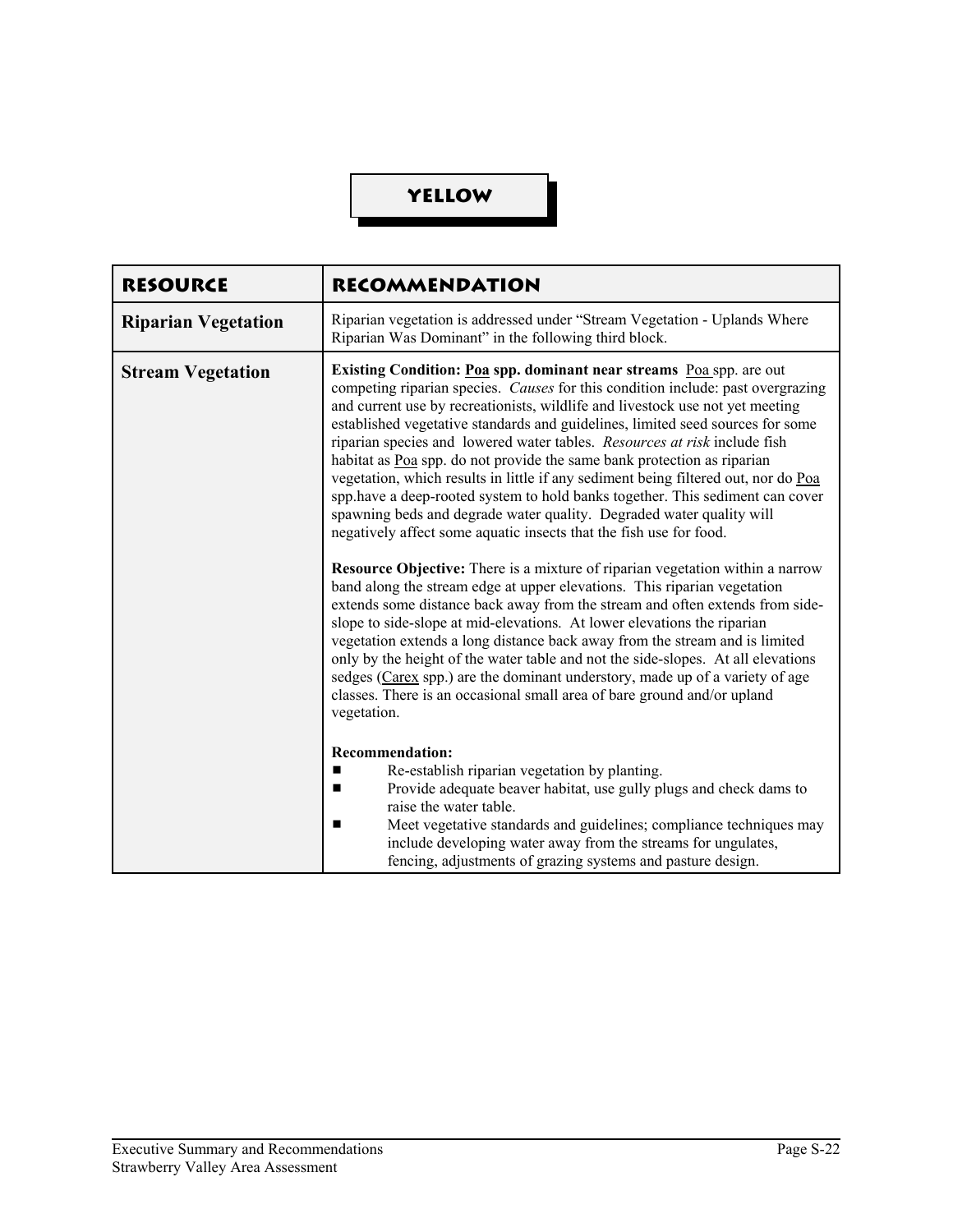| <b>Stream Vegetation</b> | <b>Existing Condition: Willow is lacking</b> There is a dominance of younger age<br>classes in scattered, small, isolated clumps at all elevations. Causes include<br>elimination of willows through the past use of herbicide along the lower mid-<br>elevation streams. At upper elevations willows were reduced due to<br>overgrazing. In the upper and mid-elevation reaches, additional obstacles to<br>willow recovery include: roads in the riparian areas; current levels of<br>recreation, livestock and wildlife use not yet meeting vegetative standards and<br>guidelines; lack of seed source and gravel bars. At low elevations major causes<br>include competition with Poa spp. and no sources for willow reproduction.<br>Additionally, willow trying to re-establish must contend with a low water table.<br>Resources at risk include food and cover for wildlife and fish, bank stability,<br>water and visual quality.<br><b>Resource Objective:</b> Willows (Salix spp.) are a mixture of age classes in<br>scattered, small, isolated clumps at upper elevations, they are a nearly<br>continuous overstory at lower and mid-elevations. |
|--------------------------|-----------------------------------------------------------------------------------------------------------------------------------------------------------------------------------------------------------------------------------------------------------------------------------------------------------------------------------------------------------------------------------------------------------------------------------------------------------------------------------------------------------------------------------------------------------------------------------------------------------------------------------------------------------------------------------------------------------------------------------------------------------------------------------------------------------------------------------------------------------------------------------------------------------------------------------------------------------------------------------------------------------------------------------------------------------------------------------------------------------------------------------------------------------------|
|                          | <b>Recommendations:</b><br>Plant native willows.<br>Create gravel bars to provide an open site for willows to establish.<br>■<br>Move the roads out of riparian areas that are interfering with willow<br>п<br>establishment.<br>Provide adequate beaver habitat, use gully plugs and check dams to<br>■<br>raise the water table.<br>Meet vegetative standards and guidelines; compliance techniques may<br>■<br>include developing water away from the streams for ungulates,<br>fencing, adjustments of grazing systems and pasture design.                                                                                                                                                                                                                                                                                                                                                                                                                                                                                                                                                                                                                  |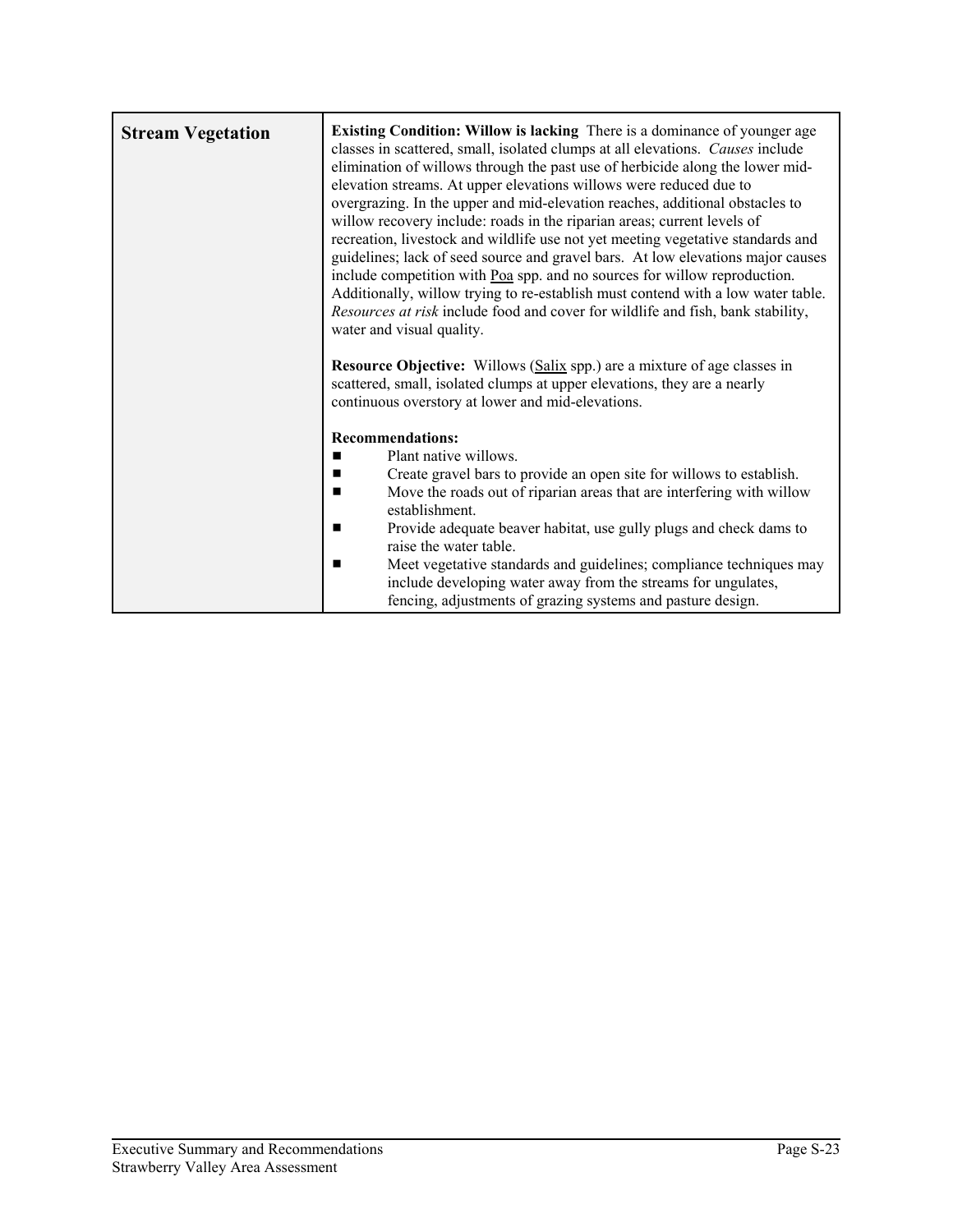| <b>Stream Vegetation</b> | <b>Existing Condition: Uplands where riparian was dominant Upland species</b><br>out compete riparian species. Causes for this condition derive from a drop in<br>the water table due to past overgrazing, herbicide use, dewatering and<br>channelization. With the loss of riparian vegetation noxious weeds have<br>become established. In upper and mid-elevation areas vegetative standards are<br>not yet being met due to curent levels of livestock and wildlife use. In the<br>upper elevation, channelization in the Co-op Creek Little Grand Canyon has<br>caused a loss of soil profile and there is a lack of riparian species seed source.<br>Resources at risk include food and cover for wildlife.<br><b>Resource Objective:</b> There is a mixture of riparian vegetation within a narrow<br>band along the stream edge at upper elevations. This riparian vegetation<br>extends some distance back away from the stream and often extends from side-<br>slope to side-slope at mid-elevations. At lower elevation the riparian vegetation<br>extends a long distance back away from the stream and is limited only by the<br>height of the water table and not the side slopes. At all elevations sedges<br>(Carex spp.) are the dominant understory, made up of a variety of age classes. |
|--------------------------|--------------------------------------------------------------------------------------------------------------------------------------------------------------------------------------------------------------------------------------------------------------------------------------------------------------------------------------------------------------------------------------------------------------------------------------------------------------------------------------------------------------------------------------------------------------------------------------------------------------------------------------------------------------------------------------------------------------------------------------------------------------------------------------------------------------------------------------------------------------------------------------------------------------------------------------------------------------------------------------------------------------------------------------------------------------------------------------------------------------------------------------------------------------------------------------------------------------------------------------------------------------------------------------------------------------|
|                          | <b>Recommendations:</b><br>Provide adequate beaver habitat, use gully plugs and check dams to<br>п<br>raise the water table.<br>Control noxious weeds through biological/mechanical means.<br>Meet vegetative standards and guidelines; compliance techniques may<br>include developing water away from the streams for ungulates,<br>fencing, adjustments of grazing systems and pasture design.<br>To address impacts in the Co-op Creek Little Grand Canyon, plant<br>pioneer species, fertilize and eliminate livestock grazing.<br>Establish native riparian seed sources.                                                                                                                                                                                                                                                                                                                                                                                                                                                                                                                                                                                                                                                                                                                              |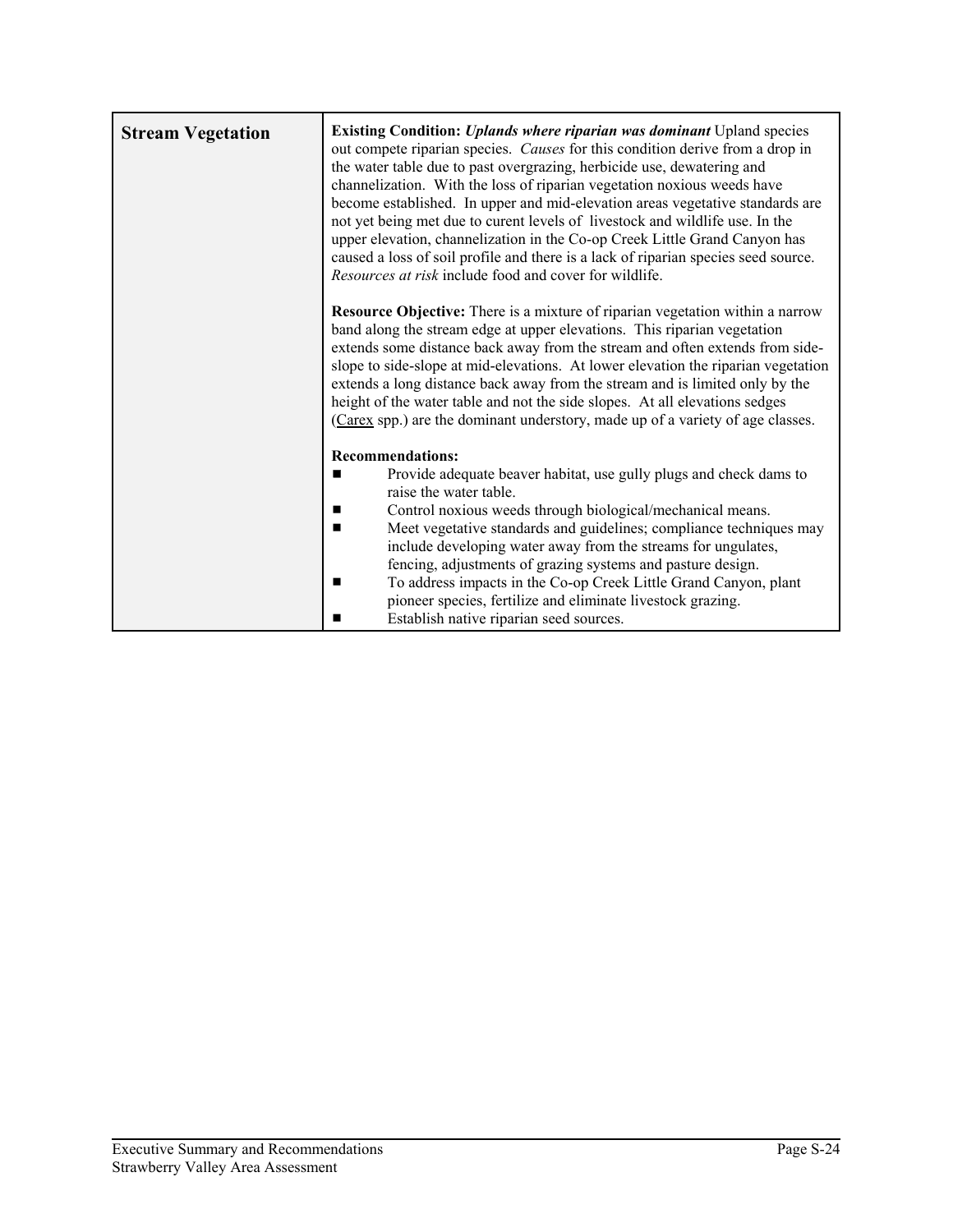| <b>Raw Banks</b>   | <b>Existing Condition:</b> The number of raw banks exceeds the properly<br>functioning condition. Causes for the condition include: past herbicide use,<br>overgrazing, dewatering and channelization caused a drop in the water table;<br>this lowered water table could not sustain the riparian species. Without<br>vegetation to protect the streambanks, the erosive forces of the natural stream<br>process caused stream banks to slough off and become raw. Noxious weeds<br>have become very well established. The raw banks are slowly becoming stable<br>as riparian vegetation (mostly carex) becomes re-established along the stream's<br>edge. In the upper and mid-elevation reaches, vegetative standards and<br>guidelines are not yet being met due to current levels of use by recreation,<br>livestock and wildlife. Additionally, broken beaver dams at upper and mid-<br>elevations have resulted in exposed streambanks. Resources at risk include<br>cover for fish and wildlife and visual quality.<br>Resource Objective: There are some small areas of raw bank, especially where<br>the banks curve and areas where the channel narrows at upper and mid-<br>elevations. At lower elevations there are raw banks where beaver ponds have |
|--------------------|----------------------------------------------------------------------------------------------------------------------------------------------------------------------------------------------------------------------------------------------------------------------------------------------------------------------------------------------------------------------------------------------------------------------------------------------------------------------------------------------------------------------------------------------------------------------------------------------------------------------------------------------------------------------------------------------------------------------------------------------------------------------------------------------------------------------------------------------------------------------------------------------------------------------------------------------------------------------------------------------------------------------------------------------------------------------------------------------------------------------------------------------------------------------------------------------------------------------------------------------------------------------|
|                    | broken. At all elevations there are no large areas of raw bank.<br><b>Recommendations:</b><br>Re-establish native riparian vegetation, e.g., carex spp., salix spp.<br>■<br>Provide adequate beaver habitat, use gully plugs and check dams to<br>п<br>raise the water table.<br>Control noxious weeds through biological/mechanical/herbicidal<br>means.<br>Meet vegetative standards and guidelines; compliance techniques may<br>include developing water away from the streams for ungulates,<br>fencing, adjustments of grazing systems and pasture design.<br>To address impacts in the Co-op Creek Little Grand Canyon, plant<br>п<br>pioneer species, fertilize and eliminate livestock grazing.                                                                                                                                                                                                                                                                                                                                                                                                                                                                                                                                                             |
| <b>Water Table</b> | <b>Existing Condition:</b> Water tables have dropped, which has affected the<br>existence of riparian species. Causes for this condition include: dewatering,<br>downcutting and channelization; stream bottoms that either don't allow water<br>percolation at all (silts and clays) or allow so much (gravels) that the water<br>drops too far below the surface to be useful to riparian plants; the lack of willow<br>and beaver; disturbance by road construction, dispersed recreation, current<br>levels of livestock and wildlife use not yet meeting vegetative standards and<br>guidelines. Resources at risk include loss of fish and wildlife habitat and<br>diminished support for riparian vegetation.<br>Resource Objective: At upper elevations there is an occasional beaver dam and<br>the water table is the same as that in the stream and fluctuates the same as that<br>in the stream. At lower and mid-elevations there are frequent beaver dams and<br>the water table is near the surface.                                                                                                                                                                                                                                                  |
|                    | <b>Recommendation:</b><br>п<br>Re-establish native riparian vegetation, e.g., carex spp., salix spp.<br>Provide adequate beaver habitat, use gully plugs and check dams to<br>п<br>raise the water table.<br>Re-establish natural meanders<br>■<br>Meet vegetative standards and guidelines; compliance techniques may<br>include developing water away from the streams for ungulates,<br>fencing, adjustments of grazing systems and pasture design.                                                                                                                                                                                                                                                                                                                                                                                                                                                                                                                                                                                                                                                                                                                                                                                                               |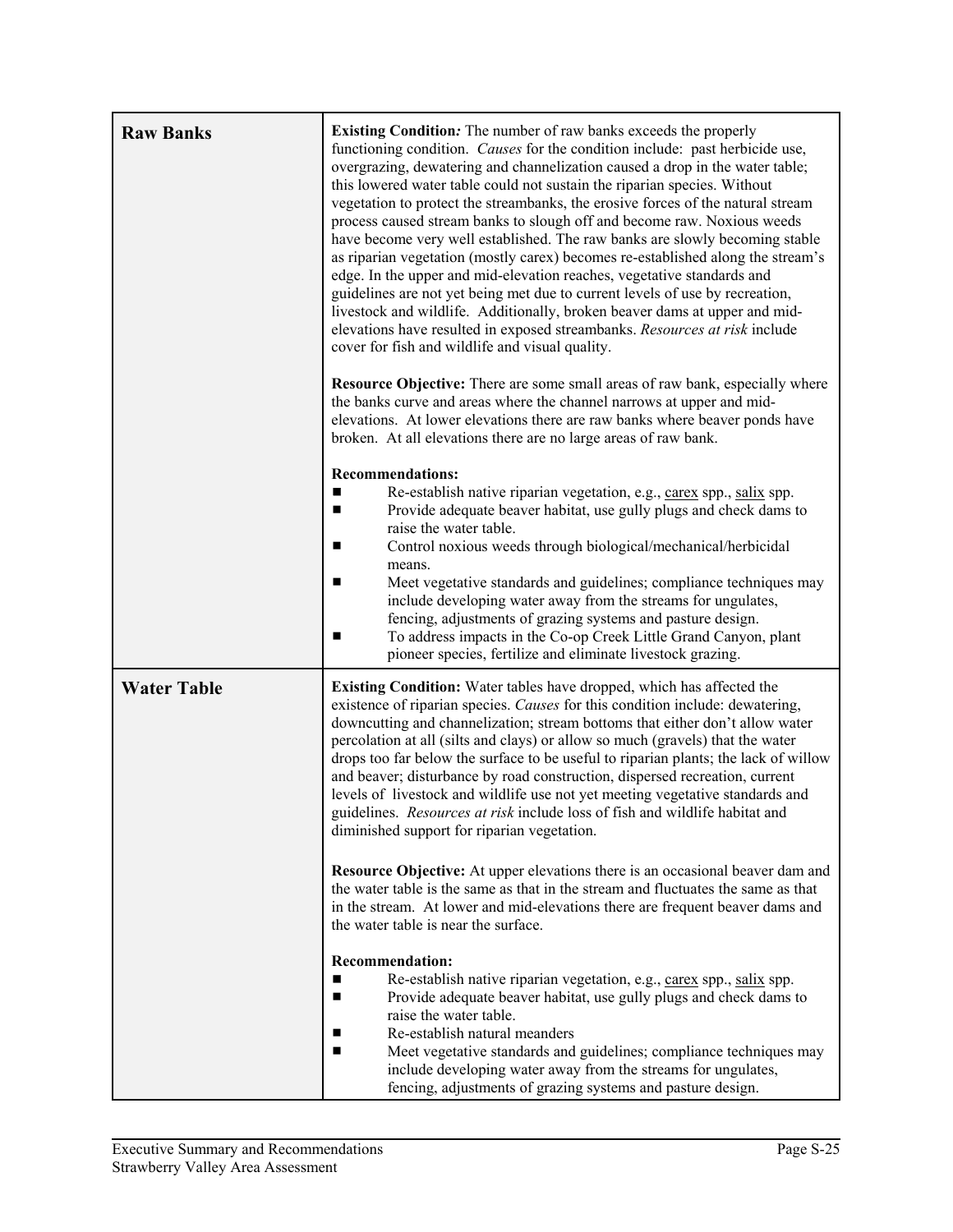| <b>Spruce/Fir</b>         | <b>Existing Condition:</b> There is a lack of acres in seedling/sapling and poletimber<br>stages. Ninety-two percent of the stands are in mature and older stages. Causes<br>for this condition include lack of fire and other disturbance. Resources at risk<br>include wildlife habitat, visual quality, timber production for the local logging<br>community and fuelwood gathering, water production/snow collection, camping<br>and hunting.                                                                                                                                                                                             |  |
|---------------------------|-----------------------------------------------------------------------------------------------------------------------------------------------------------------------------------------------------------------------------------------------------------------------------------------------------------------------------------------------------------------------------------------------------------------------------------------------------------------------------------------------------------------------------------------------------------------------------------------------------------------------------------------------|--|
|                           | <b>Resource Objective:</b> Twenty percent of the stands in seedling/saplings, 40<br>percent in poletimber and 20 percent in each of the mature and older/decadent<br>sawtimber.                                                                                                                                                                                                                                                                                                                                                                                                                                                               |  |
|                           | <b>Recommendation:</b> Treat on average 24 acres/year. Total acreage to be treated<br>over time is 4,813. <sup>6</sup> This type has the best potential for timber harvest as a tool.<br>Currently scheduled are four timber sales, each covering a total of about 50<br>acres, over the next 4 years. Logging technology and market demand will be<br>factors in future management of this type, as many stands are not currently<br>logable due to local operator's limitation to tractor logging terrain. At current<br>management levels, the treatment goal will not be met. Additional acres will<br>need treatment. Fire is an option. |  |
| <b>Stream Confinement</b> | <b>Existing Condition:</b> Obstructions in the stream channel that help to develop<br>pools and overhanging banks are small and unstable or lacking, and meandering<br>is limited. The major <i>causes</i> for this condition are the lack of beaver and large<br>woody material in the system; road locations, downcutting and channelization<br>that have created high steep banks. Resources at risk are fish and wildlife<br>habitat as with fewer beaver and their ponds, less sediment is trapped in the<br>ponds.                                                                                                                      |  |
|                           | Resource Objective: In upper elevations, flow deflection is by relative firm<br>obstructions (partially embedded logs and rocks) that do not move with high<br>water and by an occasional beaver dam. In lower and mid-elevations deflection<br>is mostly by embedded large material and there are frequent beaver dams.                                                                                                                                                                                                                                                                                                                      |  |
|                           | <b>Recommendation:</b><br>Manage riparian areas and streambanks to provide for native willows,<br>woody species and carex spp.<br>Develop a beaver strategy<br>п<br>Raise water tables in channelized streams (check dams, etc.)<br>п<br>Re-establish original channels and meanders<br>П<br>To address downcutting, meet vegetative standards and guidelines<br>▬                                                                                                                                                                                                                                                                            |  |

 $6$  Unique to the spruce/fir type is that with the application of uneven aged management and selective harvesting, one treated acre actually only puts 1/3 or less of that acre into a younger structural stage. This means that in order to create 40 acres with a seedling structural stage, 120 or more acres will need to be treated.